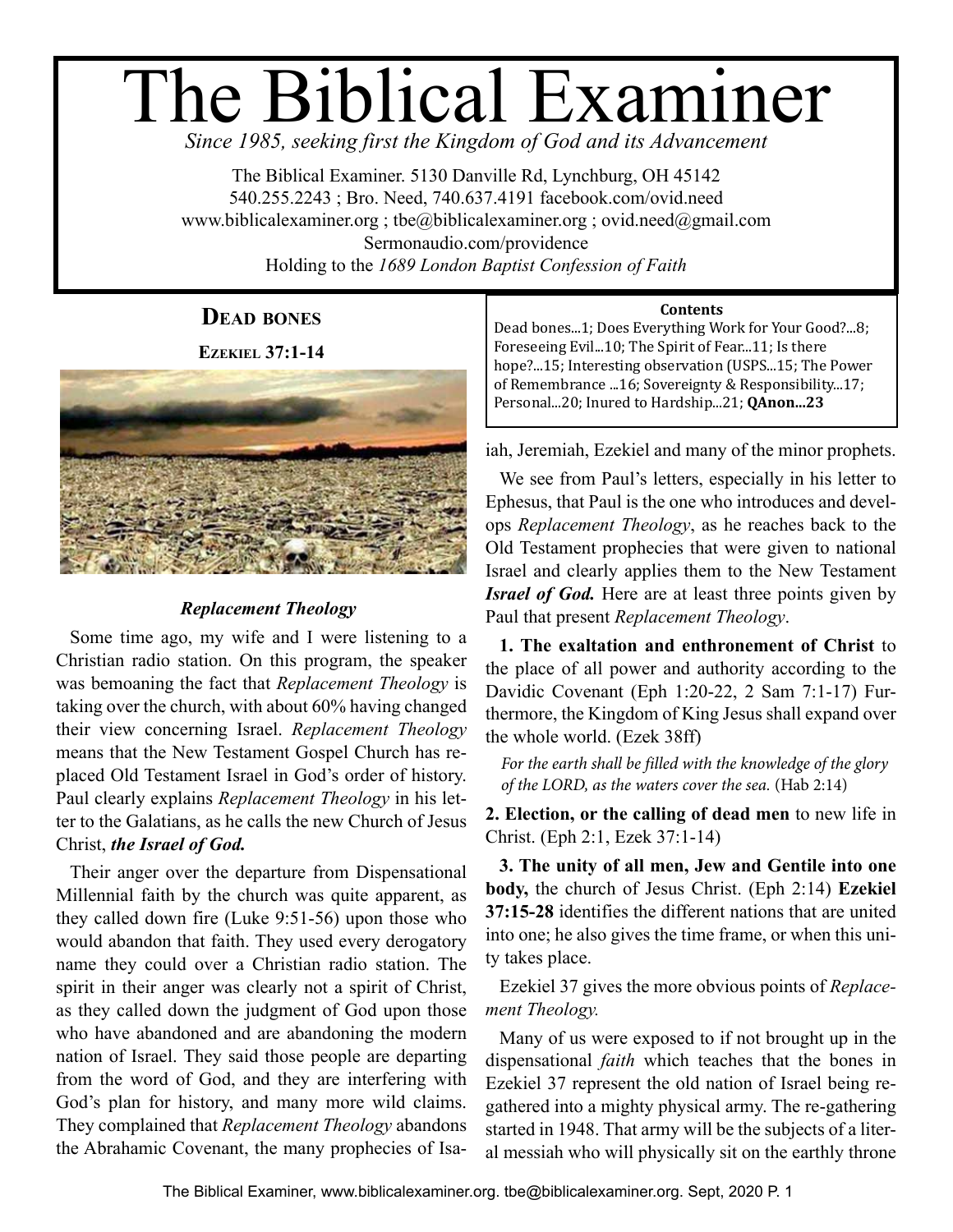of David in Jerusalem. From that throne in Jerusalem, *he shall rule them with a rod of iron;* (Re 2:27) The dispensational faith that I was taught and as I taught for some years teaches forced conversion, much like the followers of Muhammad do as they seek to convert the world to Islam. "Convert or off with your head!"

When I considered Ezekiel 37 in the light of God's everlasting covenant as revealed in the New Covenant, I found it to be one of the most exciting and encouraging passages in Scripture. As we shall see, Ezekiel 37 is the foundation of Paul's doctrine in **Ephesians 2:1** *And you hath he quickened, who were dead in trespasses and sins;*

We will only look at the first half of chapter 37. A short overview of the rest of chapter 37, and of Ezekiel 38 & 39 was in the Aug 2018 Examiner. Those who have seriously read Ezekiel 37 realize it must speak of great and glorious things off in the future. What we shall present is not new. Back in the middle 1800s, Patrick Fairbairn (1805-1874) dealt with the dried bones. He is the only commentator I found who gave a scriptural understanding of Ezekiel which conformed to Paul's epistles.

Carl Friendrich Keil (1807-1888) of the classic Keil-Delitzsch Old Testament Commentary commented on Ezekiel 37:26 (*Moreover I will make a covenant of peace with them; it shall be an everlasting covenant with them: and I will place them, and multiply them, and will set my sanctuary in the midst of them for evermore.*)

Thus does this prophecy of Ezekiel span the whole future of the people of God even to eternity. But the promise in which it culminates, namely, that the Lord will erect His sanctuary in the midst of His restored people, and there take up His abode above them for ever. ...

**That is,** Ezekiel 37 covers the whole history of God's people "even to eternity." Ezekiel clearly tells us that He will forever dwell in the midst of His church.

**Ephesians 2:1-16,** v. 1 *And you hath he quickened, who were dead in trespasses and sins; ...*

We will not go into the two resurrections at this time, but Paul refers to the first resurrection as described in,

**Revelation 20:6** *Blessed and holy [is] he that hath part in the first resurrection: on such the second death hath no power, but they shall be priests of God and of Christ, and shall reign with him a thousand years.*

We would need to go through the entire book of Ezekiel to get the background of this glorious section, but we will only mention that Ezekiel chapters **35-36 clearly looks forward** to the glories of the church after the judgment of the wicked. Chapters **37-39 fulfill that**  promised judgment. The rest of Ezekiel describes the glories of the church of Jesus Christ.

**Observe:** Ezekiel's temple from chapter 40 on has a priesthood, altar, blood sacrifice, &c., *e.g.,* chapter 43. Those who understand the sacrificial activities in Ezekiel's temple literally have denied Christ, who Himself said, *It is finished.* According to 1 John, it is the Spirit of the Anti-Christ who says that it was not finished by Christ, and these physical activities must be reinstituted. We have encountered more than a few of those who are committed to the false Dispensational faith who try to make Ezekiel's temple a literal temple with literal sacrifices and offerings.

## **PURPOSE**

Ezekiel's prophecy was to counter the feeling of despair among God's covenant people:

*Then he said unto me, Son of man, these bones are the whole house of Israel: behold, they say, Our bones are dried, and our hope is lost: we are cut off for our parts.* (37:11. Ezekiel 38, 39 describe the warfare to be waged by the mighty army of chap 37.)

Sin had done its disastrous work against the apostate covenant people to whom Ezekiel spoke. **God had exalted** their enemies over them for their destruction. There was a dark and fearful apprehension of impending distress and ruin. There was no hope in sight. The people felt as though they were on the brink of total destruction with one foot in the grave. They felt they were no better than a pile of dried bones. Many times, the prophets had promised a better future, but none of those things seemed to be coming to pass. Sin and despair were the order of the day, particularly as the people saw the strength of the enemy around them.

**The clear understanding** of this vision is that God's Spirit could and would overcome the miserable condition of His Elect, the church. The promise here is that the Spirit would reestablish God's chosen people into their proper covenant relationship with Himself, and they would again be blessed by the Lord. That blessing is described in the chapters 40 to the end of the book.

The general consensus of Christ's day was that the promised Messiah would be a strong military leader to

Ezekiel 37:1-14 prophesies of the first resurrection.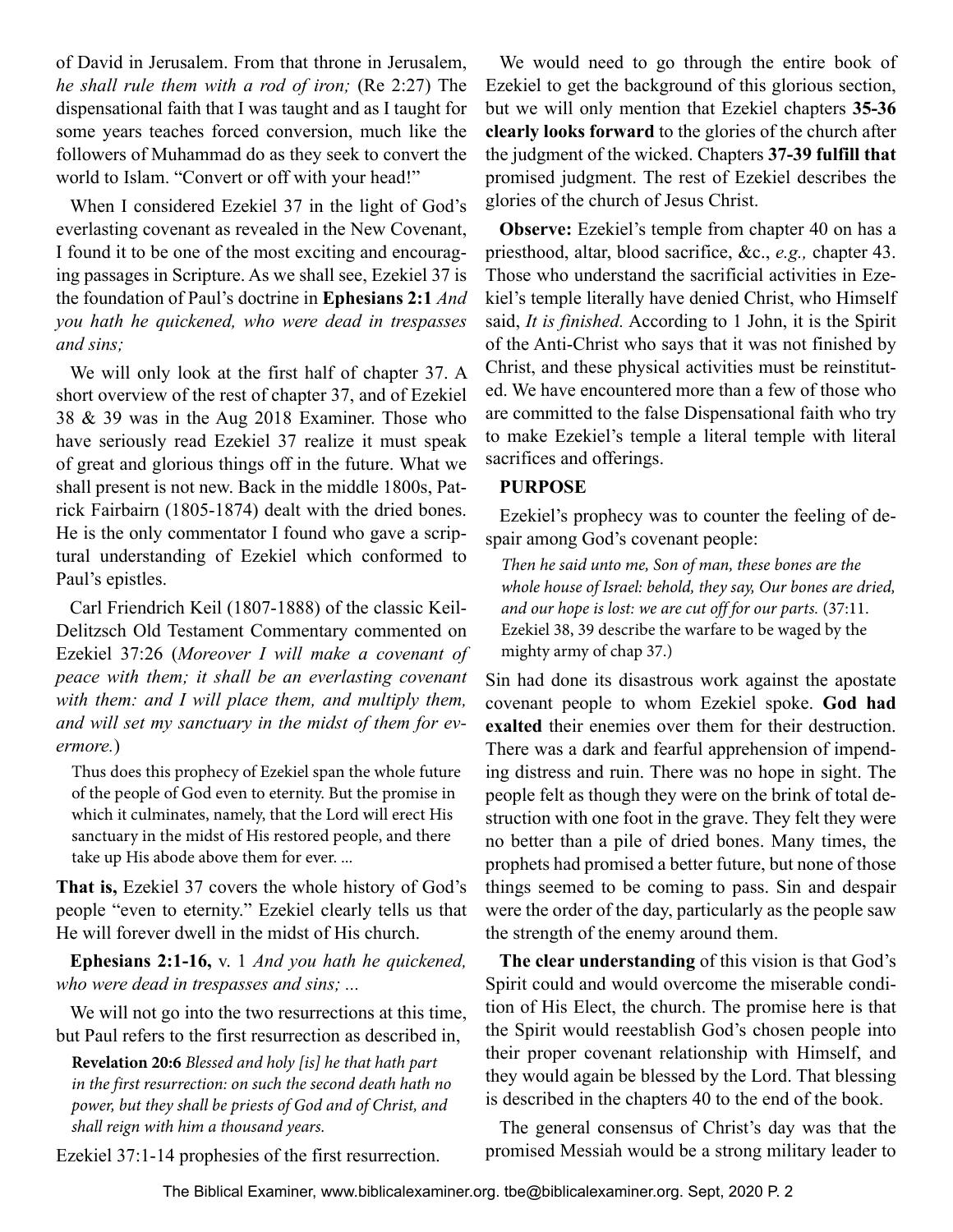restore the glories that had been theirs under David and Solomon. That false idea is a key doctrine in the modern Dispensational Millennial faith. That faith has encouraged the church to sit back and wait for a rapture, and then join with him in His literal reign from a carnal Jerusalem. We commonly hear of the "preparations" being made for a literal reign, as the modern self-defined Jews—they admit that they have no connection to the first century Jews—raise money to build a literal temple in Jerusalem from where their Messiah will reign. Meanwhile, Christians support their Anti-Christ effort.

Christ told the Jews, *i.e., Israelites,* that He was the Son of David. He told them He was the legal heir to David's throne, and that He was greater than Solomon. When He failed to literally fulfill Ezekiel's vision of a great military army to again subdue the world to the Jewish nation, they rejected Him; however, their Anti-Christ faith lives on in the **Jewish religion.**

The following understanding of Ezekiel 37:1-14 is based upon Paul's statements found in passages like **Galatians 3:1-18;** these passages require their Old Testament context in order to be properly understood. We will not spend the time looking at the many New Testament passages, but the Apostle's argument throughout all of his letters is that heirship to Abraham and heirship to his promised blessing is by faith. Paul clearly establishes that believers are the only legitimate heirs to the name "Jew," and that the church of Jesus Christ is the only legitimate heir to the name "Israel, the chosen people of God."

Throughout all of the Epistles, we are told that the Jew/Gentile distinction was clearly and permanently done away with in Christ. (Ezekiel 37:15-28) The writers of the epistles give us the theology behind the actions recorded in the ancient scriptures, which were common knowledge at the time. The epistles shine God's light on the dark shadows spoken by the prophets of old.

From the time of the promise given to Eve, the true people of God are those who have placed their faith in the Redeemer, as expressed by Job just a few hundred years after the Flood, about 1500 BC:

19: 25 For *I know that my redeemer liveth, and that he shall stand at the latter day upon the earth: 26 And though after my skin worms destroy this body, yet in my flesh shall I see God: 27 Whom I shall see for myself, and mine eyes shall behold, and not another; though my reins be consumed within me.*

ine themselves to see if they are in the Christian faith.

**The first resurrection as defined in the New Testament is illustrated** here in 37:1-14. Actually, **the clear prophecy of the church of Jesus Christ** starts in Ezekiel 36:22-38; that prophecy is followed by the vision of the prophecy's fulfillment starting in chapter 37. There are so many New Testament passages, that we can only touch on a few as we move through this glorious and exciting prophecy.

**1) Vv. 1, 2. Ezekiel is carried by the Spirit** to a large valley *which was full of bones.* The bones turned out to be *an exceeding great army*, so evidently the dead bodies were the result of a great war, v. 10. It was obvious that the "owners" of those bones were dead. The bones had been there for quite some time, for they were bleached by the elements. The war started in the Garden, and Adam's love for his wife made him the first casualty. The Tempter said, thou shalt not surely die, but they did die. In Romans 5:12-14, Paul tells us that through Adam, sin and death passed upon all men. Accordingly, every person since Adam is born dead in trespasses and sins. The world is populated by the walking dead.

*But she that liveth in pleasure is dead while she liveth.* (1 Tim 5:6)

According to God's eternal purpose, He chose to breathe life into a particular people who were born dead in trespasses and sins. (Eph 2:1) Those who have been called to New Life in Christ are now living among dead people who believe the devil's lie that they are alive though they are dead.

It is obvious that the dead can do nothing about their condition. Except for Jesus Christ, no dead person ever raised himself from the dead. We hear of people whose final wish was to pipe air to their casket and have a bell to ring above ground as they vainly hoped to be able to come back to life.

**2) Ezek. 37:3.** *Son of man.* It is interesting that Ezekiel is continually called *Son of man,* and here *Son* is capitalized. In the midst of this grave yard, the Lord asked Ezekiel *Can these bones live?* To the natural man, there is no possibility of dried bones coming back to life. This was a question to which any man would have quickly answered, "No way, Lord." However, Ezekiel answered the question wisely, *Oh Lord God, thou knowest.* Ezekiel placed the impossible in the Lord's hands, as we must. Only the Lord knows who

Those who cannot make Job's confession need to exam-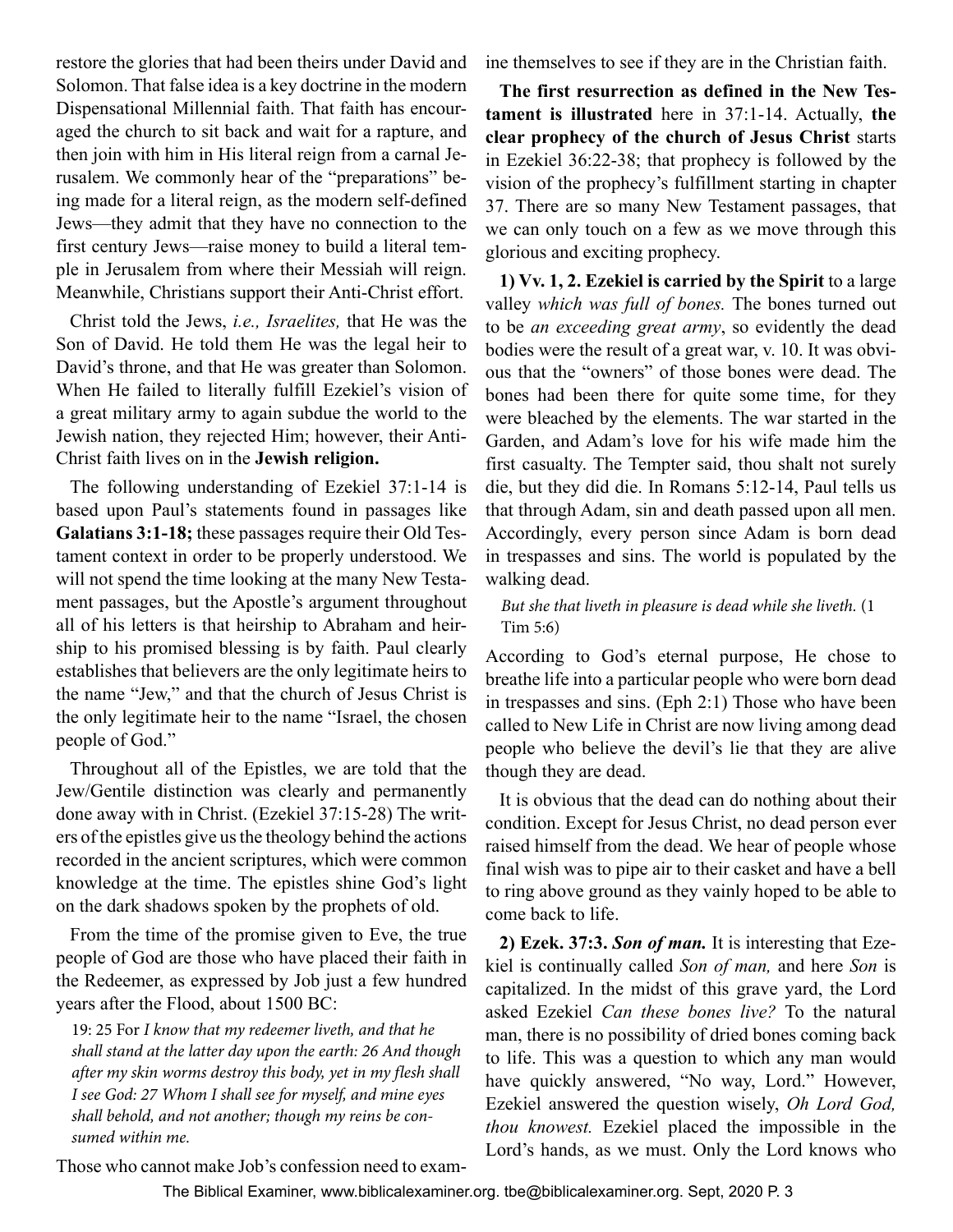will be raised from the dead through the preaching of the gospel, so we are to preach to every creature. It was not Ezekiel's choice, nor is it our choice. Christ's resurrection proves that the dead can and will be resurrected, both spiritually and physically. 1 Corinthians 15:19-28 is commonly used at a grave side-it tells us that our hope is in His resurrection.

Paul prays that the Ephesians would know the power of Christ's resurrection, for it is impossible for the heart of stone to change itself by its own strength. (Ezek 11:19, **36:26**, 2 Cor 3:3) Ezekiel knew it was impossible for the dead to raise themselves, so he placed the impossible in the Lord's hands. Only the Lord knows who will be raised from the dead. We are surrounded by dead people. We live and move in a grave yard where the vast majority of the people are dead without knowing they are dead. Those people are as hardened in sin as we were at one time. Can they live? Can they be reached for the Lord? *O Lord GOD, thou knowest*. Our responsibility is to be found faithful to the command word of God.

What can we expect of dead people who are convinced that they live as they pursue the fallen desires of their own heart?

**3) V. 4.** *Prophesy upon these bones.* Ezekiel was told to prophesy to the dead people around him. If any action seemed to be wasted breath, this was.

In WV, there was a small Civil War cemetery just up the road from us, and on Memorial Day one would see many Stars and Bars on the graves, as well as in the cemetery attached to the small Methodist Church. What Ezekiel was told to do would be like one preaching the life-giving gospel of Christ in those grave yards.

*And I fell at his feet to worship him. And he said unto me, See thou do it not: I am thy fellowservant, and of thy brethren that have the testimony of Jesus: worship God: for the testimony of Jesus is the spirit of prophecy.* **Revelation 19:10**

The clear New Testament command to God's people is to speak God's word to the dead people around them. Our Lord commanded His followers to offer *the testimony of Jesus* to every dead person in the world. (Mark 16:4, 15)

**4) Vv. 5, 6.** *Behold, I will cause breath to enter into you, and ye shall live:* The Lord told Ezekiel that the Spirit of God would cause the dead to live.

\* It was not Ezekiel's responsibility to bring life to

the dead.

\* It was not Ezekiel's responsibility to look around at the dead people and wonder how in the world the Lord could do anything with them.

\* It was not Ezekiel's responsibility to decide which of the dead would live.

\* It was Ezekiel's responsibility to *hear the word of the Lord* and obey it. He was to preach to every creature.

*21 For as the Father raiseth up the dead, and quickeneth them; even so the Son quickeneth whom he will. 24 Verily, verily, I say unto you, He that heareth my word, and believeth on him that sent me, hath everlasting life, and shall not come into condemnation; but is passed from death unto life. 25 Verily, verily, I say unto you, The hour is coming, and now is, when the dead shall hear the voice of the Son of God: and they that hear shall live. 26 For as the Father hath life in himself; so hath he given to the Son to have life in himself; 27 And hath given him authority to execute judgment also, because he is the Son of man. (*John 5)

Note the wording of v. 24-faith brings life to the dead. V. 25, *now is*; that instantaneous life was not possible until Christ. We can preach Jesus to the dead people around us even with our dying breath, but only when the Spirit *causes the breath of life* to enter, will they live.

**5) V. 7.** *So I prophesied as I was commanded.* In this hopeless situation, what more could Ezekiel do than obey? He obeyed the command of the Lord to preach *the word of the Lord.* (V. 4)

If there ever was a hopeless situation, Ezekiel faced it. If there ever was a time that all effort seemed foolish, this was it. He had been told to preach to a bunch of dead people. He was told to preach in a grave yard.

**1 Corinthians 10:20-31**. V. 27 *But God hath chosen the foolish things of the world to confound the wise; ...* What is more foolish to the wise men of this world than preaching Christ? However, it is the preaching of Christ that is the power and wisdom of God that raises the dead to new life in Christ Jesus. The task of those new men is to build a new society according to the lawword of God.

Every Sunday morning, a good pastor friend, Ron Rumburg sends out an email of encouragement to fellow preachers. Here is one:

"Preach the word be instant in season and out of season! What a solemn task we have today. May our God

The Biblical Examiner, [www.biblicalexaminer.org.](www.biblicalexaminer.org) [tbe@biblicalexaminer.org.](mailto:tbe@biblicalexaminer.org) Sept, 2020 P. 4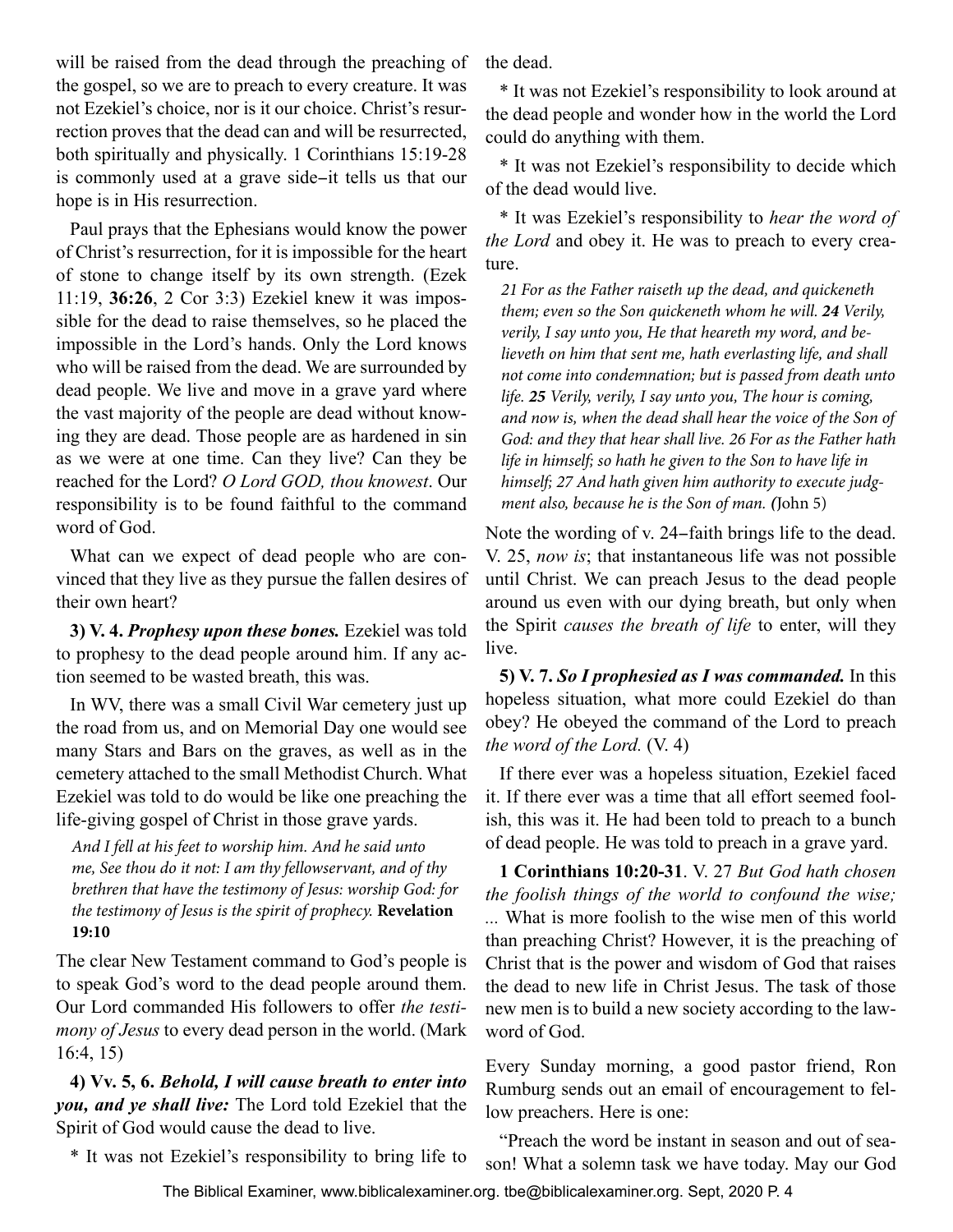be with us and enable us by the blessed Spirit of God." (2 Tim 4:2. Reprove, rebuke, exhort with sound doctrine.) He then quotes

B. H. Carroll (1843-1914) who said, "I have felt shame, sorrow, and contempt, all blended, at some things I have heard from the pulpit. They are nice enough little things, but nothing from the Word of God, nothing to convict a sinner, nothing to lead a sinner to Christ, nothing to lead a babe in Christ to maturity in Christian knowledge, nothing to develop high, holy, and enduring Christian character. Preaching is a solemn work."

Carroll's words are even more distressingly true today, for he describes the vast majority of the preaching of the past 100 years. We expect empty words from liberal speakers, but even many who claim to be Orthodox have nothing to convict a sinner, nothing to lead a sinner to Christ, nothing to lead a babe in Christ to maturity in Christian knowledge, nothing to develop high, holy, and enduring Christian character. How many preachers realize the terrible responsibility and have the courage to preach truth though that truth may be offensive to the big givers in the congregation? God is responsible to give the increase.

**6) V. 8. As Ezekiel preached to this very great pile of dried bones,** the bones gathered themselves together, and God placed them in their proper order in the body. Sinew, or the tendon and ligaments that attach the muscles to the bones, were added, and then the muscles were added and finally skin covered everything to form a human body, *but there was no breath* (of life) *in them.*  Ephesians 4:7-16 and 1 Corinthians 12 tell us that the Spirit fits every "bone" into its proper place in the body of Christ, and it is sin for a "bone" to complain about its place in the body.

How do we see those around us? Do we see them as never dying souls in need of a new life in Christ? Only the Spirit of God through the preaching and teaching of Word of God can bring life to the living dead.

**7) V. 9. Ezekiel is commanded to speak to the wind:** *Come from the four winds, O breath, and breathe upon these slain, that they may live.* They were slain in the great war that took place it the Garden where death took place, and passed down to all men. The bones had no life, so Ezekiel was given a seemingly foolish task to *Prophesy unto the wind,* or command the wind*.* (See Rom 1:16, 1 Cor 1:18, 24, 2 Cor 13:4) Notice the appar-

ent foolishness and hopelessness of testifying of Jesus to the living dead around us. Yet in God's eternal plan and according to His good pleasure alone, He chose to use *the testimony of Jesus,* that is, *the foolishness of preaching* to bring life to the dead. *The testimony of Jesus*, the preaching of the cross of Christ is the power of God unto salvation, which alone can bring life to the dead, life to a dead society, and life to a dead nation.

In the midst of these dried bones which were the result of the great warfare, Ezekiel *prophesied:* He spoke the command-Word of God to the wind, and commanded the wind to *breathe upon these slain, that they may live.*

**8) V. 10. Ezekiel obeyed God as he was commanded,** and preached to the wind. Note that many times it seems that we are "preaching to the wind" as we present the command-word of God *to those who are dead in their trespasses and sins*. At the beginning, Ezekiel was told that those to whom he was being sent (*the children of Israel,* the covenant people of old) would consider him no more than a troublesome wind to be ignored. So, Ezekiel had been down this road before as he had been preaching to *the children of Israel*. No doubt Ezekiel felt that he had been simply beating *the air.* (1 Co 9:26) Now he is faced again with an impossible task, yet without questioning the Lord, Ezekiel obeyed God, and he commanded the wind to *breathe upon these slain, that they may live.* Only the testimony of Jesus will bring life to those dead in trespasses and sin.

**John 3:1-8,** vv. 7, 8 *Marvel not that I said unto thee, Ye must be born again. 8 The wind bloweth where it listeth, and thou hearest the sound thereof, but canst not tell whence it cometh, and whither it goeth: so is every one that is born of the Spirit.*

Christ compared the Life-Giving Holy Spirit to the wind. It blows, and we can hear its sound and see its work, but we do not know from *whence it cometh, and whither it goeth.* Nor can man command it.

**In 1027, King Canute tried to command the tide.**  Failing to do so, he said, "'Let all men know how empty and worthless is the power of kings, for there is none worthy of the name, but He whom heaven, earth, and sea obey by eternal laws.'" He then hung his gold crown on a crucifix, and never wore it again "to the honour of God the almighty King"

We know not where the Spirit is working except when we see Him bring about genuine, life changing conversion in those who were dead.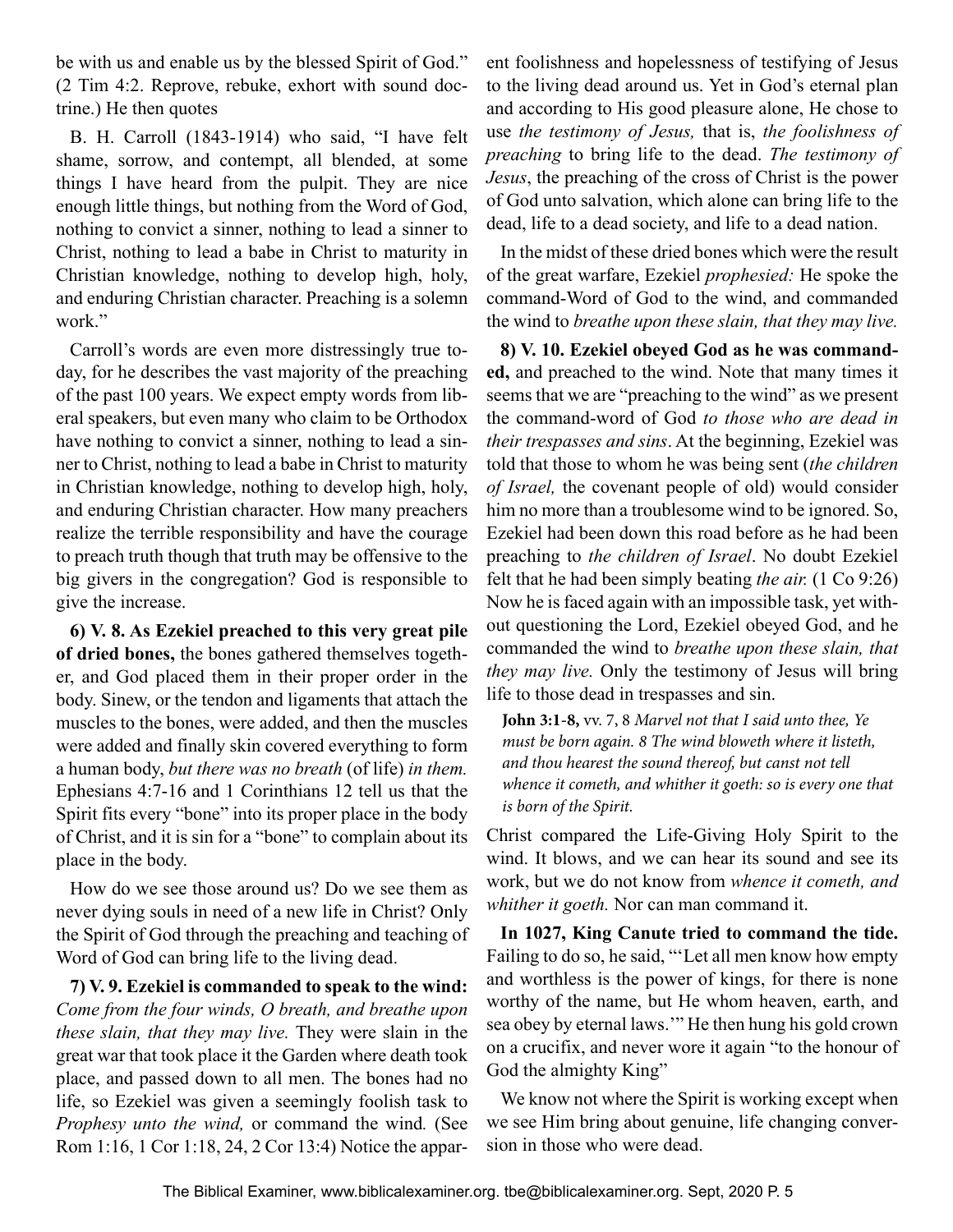Just as easily as the winds of tornados and hurricanes flatten everything, the unseen Wind of God's Spirit can flatten before Him the most stiff-necked sinner without shedding a drop of the sinner's blood. That sinner then becomes a willing servant of the Lord of Glory, as defined in Ps110:1, 1 Cor 15:24-28. The once hardened sinner will then gladly say with David in Ps 132:7, *We will go into his tabernacles: we will worship at his footstool.*

Ezekiel obeyed God's command, spoke the word of the Lord to the wind, and the wind brought life to the dead, as described in Ephesians 2:1 A*nd you hath he quickened, who were dead in trespasses and sins;*  (Don't fail to read Eph 1:13, 14.)

*It is the spirit that quickeneth; the flesh profiteth nothing: the words that I speak unto you, they are spirit, and they are life.* (John 6:63. *Cf.* John 20:22, Acts 2:2, Rom 8:9, Eph 1:13, 14.)

**9) V. 10.** *So I prophesied as he commanded me.* By faith, Ezekiel spoke to the wind. The result was clearly supernatural as the walking dead were raised to newness of life.

## *and the breath* of life *came into them,*

Though the word *breath* in v. 10 is not the word for *breath* in Genesis 2, the similarity is hard to ignore, for they both required God's sovereign and divine power.

Genesis 2:7 *And the LORD God formed man of the dust of the ground, and breathed into his nostrils the breath of life; and man became a living soul.*

In the Garden, the Lord breathed life into a pile of dust, and the dust lived, and he called that pile of dust Adam. It takes the same power of the Creator God to breathe life into those who are dead in trespasses and sins as it did to breathe life into the dust in Genesis 2. The first breath of life created the old man, Adam. The second breath of life creates the new man in Christ Jesus.

*For as in Adam all die, even so in Christ shall all be made alive. (*1 Cor 15:22*)*

In Romans 6:4 and in 2 Corinthians 5:17, Paul tells us that faith in Christ makes one a totally new creature, with a new direction in life. In Romans 5 and 1 Corinthians 15, Paul tells us that Adam is the federal head of the old humanity; Christ is the federal head of the new humanity which is made up of those chosen and redeemed by the blood of Christ. (Basic Reformed Theology.)

By faith, we "prophesy," or "testify of Jesus" to the

living dead around us. We prophesy because God commands us to *preach the gospel to every creature.* We proclaim the *"testimony of Jesus"* with the assurance that in God's predetermined plan, He has chosen a particular people unto Himself. Though they were chosen in eternity past, they are called to Him in the present – in their proper time through the "*testimony of Jesus.*"

**10) V. 14.** *My spirit in you...* **The clear promise here is of the church of Jesus Christ,** where the Spirit of God indwells those he raises from the dead. According to John 16:7-15, the promise of the indwelling Spirit could not be fulfilled until after Christ ascended into heaven.

*In your own land...* **Those raised from the dead**  would also be placed in their own land.

## **• Land Defined**

**Ephesians 1:3** *Blessed [be] the God and Father of our Lord Jesus Christ, who hath blessed us with all spiritual blessings in heavenly [places] in Christ:* **Hebrews 4** especially tell us that the true land of sabbath rest, peace and safety for God's people is found only in the Lord Jesus Christ. Additionally, **Ephesians 2** tells us that Conversion places one with Him in heavenly places.

**11) 37, vv. 6, 13, 14. Three times we are told** that a result of the His Spirit bringing life to the New Israel of God is so His people would *"know that I am the Lord."*

In Acts 10:34-38, Peter prophesied of Christ to Cornelius' household. Peter prophesied, and the dead men to whom he preached received the breath of life. It was then that they knew *that the LORD he is God.* Only the *sheep of his pasture,* the Redeemed, can make the profession of Psalms 100:3, *we are his people ...* (*Cf.*  Ps 46:10)

**12) V. 10,** *"an exceeding great army"* Though out of order, it is the key of not only Ezekiel but also of Paul's letters to the church.

The result of Ezekiel speaking God's command-word to these dead people was that the Lord God sent His Spirit and brought them to life **for a purpose.** They became *an exceeding great army* prepared for the great battle for the advancement of the kingdom of control over the nation (Paul's instruction to the individual soldiers are given in  $1 \& 2$  Timothy)

**The last days' battle is a serious battle for control of the nations.** Will the Kingdom of God prevail, or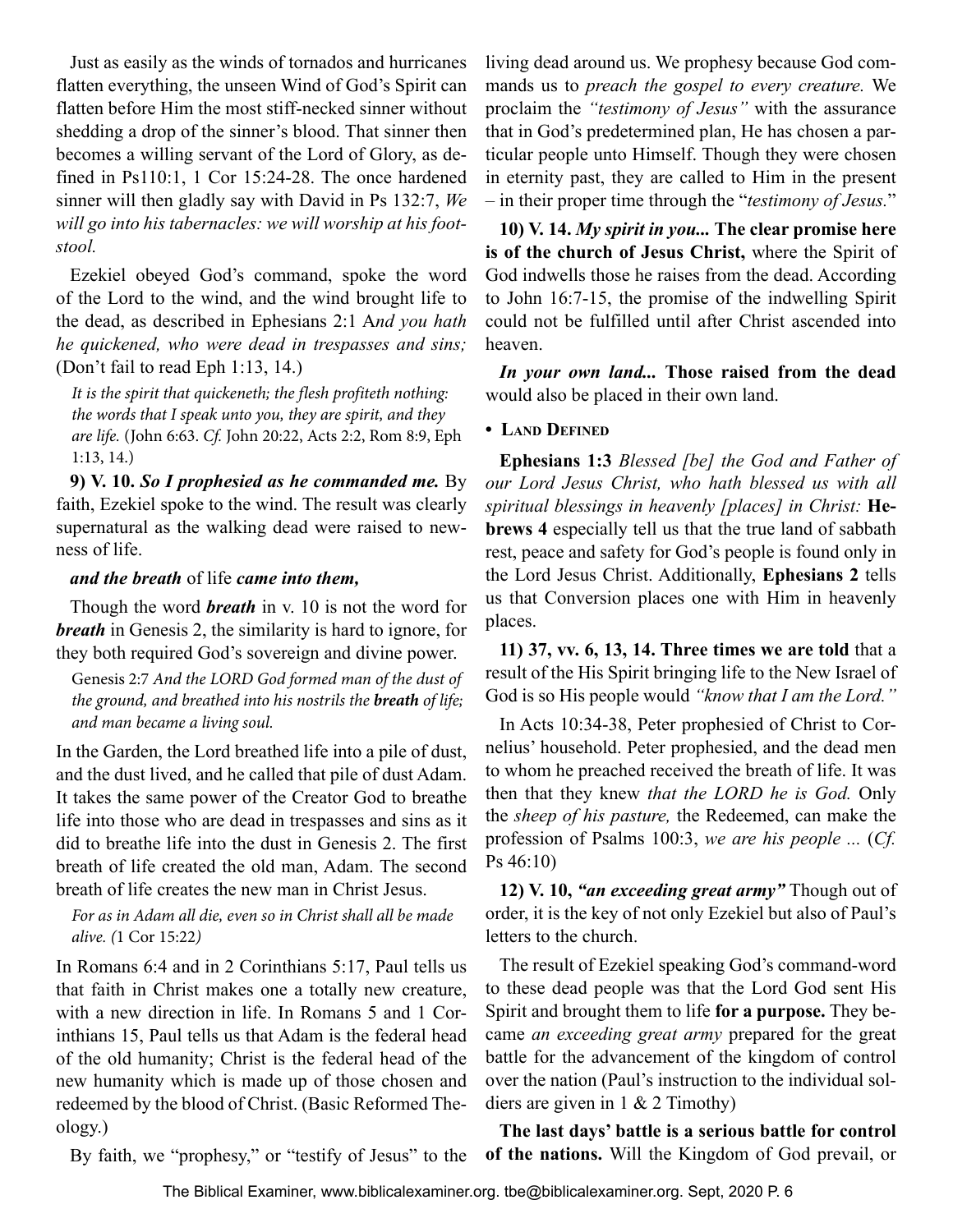will the kingdom of Darkness prevail? We are assured of the outcome in a multitude of places like Psalms 100, Matthew 22, Mark 12, Ephesians 1, Hebrews 1, and of course Daniel. It is Ezekiel's *mighty army* that is responsible to carry on the warfare for control of the world by *earnestly contending for the faith which was once delivered unto the* Old Testament *saints.* (Jude 3) Paul equips Ezekiel's army for battle and assures of victory over the kingdom of Darkness. The weapons of our warfare are not carnal, but **mighty through God** to the pulling down of the strongholds of error with The Truth. (Eph 6, 2 Cor chaps 3, 10, &c.)

God's purpose in bringing life into the dead and dried bones was not just to show His power over death and hell, though He certainly did that. His purpose was /is to raise a *mighty army,* and equip them with His Spirit (*and lo, I am with you always*) who enables them to conquer *all nations* by teaching the law-word of God. (Matt 28, 16:18)

Those who expect the new life in Christ to be a life of ease will soon learn otherwise. Christianity is at war with the world, flesh and the devil. And right now, *the whole world lieth in wickedness,* and is at war against God and His people on earth. God has equipped the new man with everything needed to overcome the world, and subdue *all nations* under *his footstool.*

Sadly, because of the lack of strong meat from the average pulpit, Ezekiel's mighty army is ill-equipped to carry out this life and death battle for sound doctrine against the many lies and deceits of the devil, lies even from self-identified Christians. The Dispensational faith that has prevailed since the 1860s is bearing fruit. We sing "Victory in Jesus," but go about our daily lives with a defeated attitude. The truth is in Isaac Watts poem that he added to a 1721 sermon he was giving on 1 Corinthians 16:13:

*Am I a soldier of the cross,/A follower of the Lamb,/ And shall I fear to own His cause,/Or blush to speak His Name?*

*Must I be carried to the skies/On flowery beds of ease,/ While others fought to win the prize,/And sailed through bloody seas?*

*Are there no foes for me to face?/Must I not stem the flood?/Is this vile world a friend to grace,/To help me on to God?*

*Sure I must fight if I would reign;/Increase my courage, Lord./I'll bear the toil, endure the pain,/Supported by Thy Word.*

*Thy saints in all this glorious war/Shall conquer, though* 

*they die;/They see the triumph from afar,/By faith's discerning eye.*

*When that illustrious day shall rise,/And all Thy armies shine/In robes of victory through the skies,/The glory shall be Thine.*

The elect have taken part in the first resurrection when they were called from their death in trespasses and sin. The reason for remaining here after the first resurrection is not to wait to be carried to the skies on flowery beds of ease, while others fight to win the prize and sail through bloody seas. Are there no foes for us to face to stem the bloody tide of evil and darkness?

The purpose of election is to raise a mighty army to confront the forces of evil with The Truth at every opportunity in the home, in the family, in the religious realm, in the assembly of God's people, in the workplace, in the recreation areas, in society in general, &c. The elect are the new humanity, having been commanded by the Head of that humanity to expand His kingdom into every area of life and thought. Serious and consistent study of the truth found in the law-word of God is required for those who would effectively carry the battle into the enemies' strongholds. *And there is no discharge in that war* (Ecc 8:8) against the subtle and deceptive errors of Satan. As the elect are faithful in the war against the evil darkness that covers the earth, the Lord will provide the victory according to His predetermined purpose.

"When that illustrious day shall rise, And all Thy armies shine In robes of victory through the skies, The glory shall be Thine. Glory to God for His marvelous life producing grace."

## **Observe**

**First**, those who condemn *Replacement Theology* are very dogmatic that the Abrahamic covenant means that the ancient land of promise, Palestine, as is currently possessed by a self-defined Jewish people, must be the gathering place of Ezekiel's chapter 37 army. From that literal place, the Jewish Messiah will rule, and with his army and using the modern weapons of warfare, he will subdue the world to himself. (Multitudes of selfdefined Christians support and even finance that fanciful Jewish dream.)

*For the promise, that he should be the heir of the world, was not to Abraham, or to his seed, through the law, but through the righteousness of faith.* (Rom 4:13, Gal 3:9)

**Second**, the Apostle Paul tells us that the Lord's army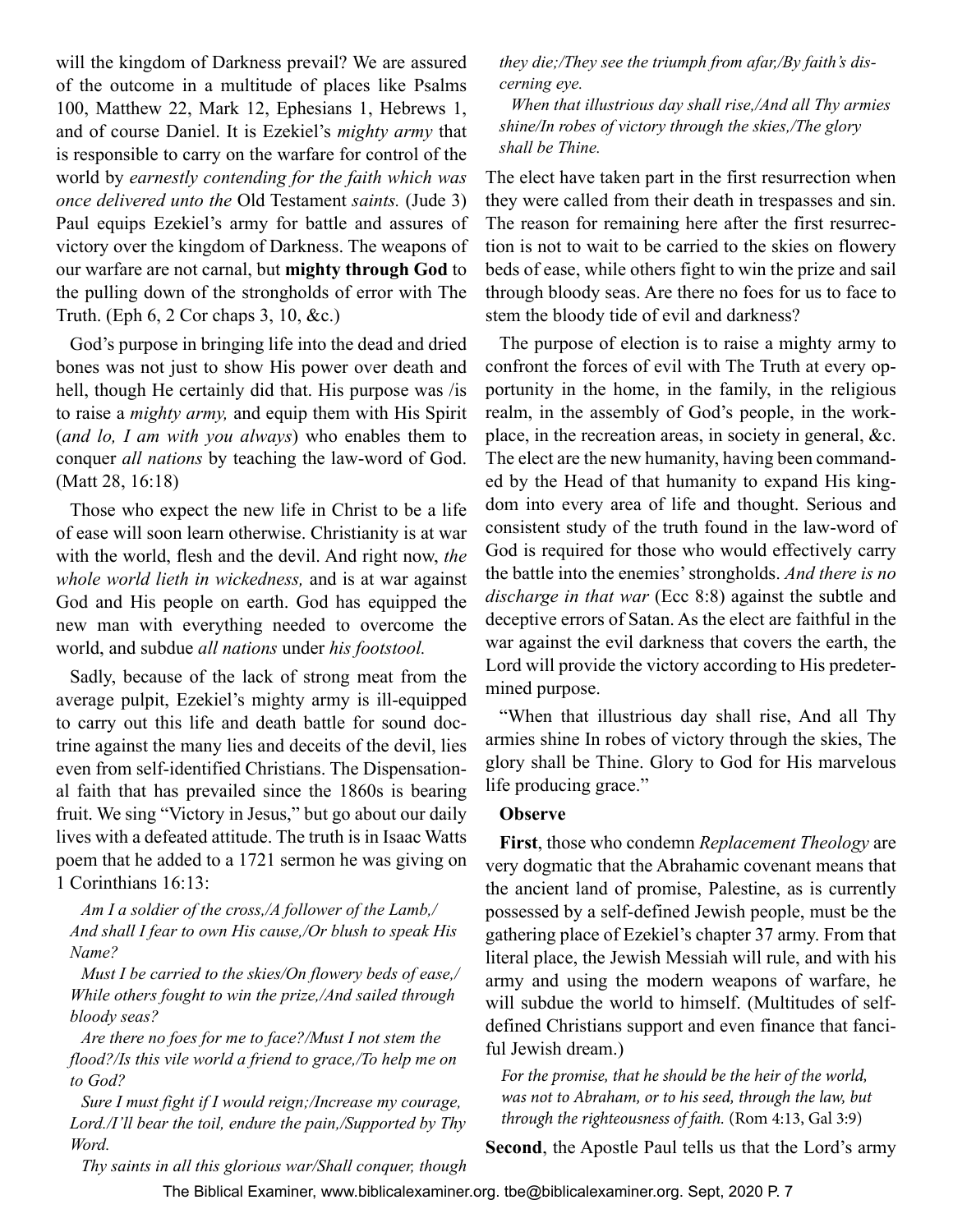<span id="page-7-0"></span>are those who have been raised from their spiritually dead condition. They are raised and empowered by the Spirit of God to wage effective warfare against the lies and deceits of the devil.

**Third**, the saints of old knew that the physical land of Canaan or Palestine was not the promised land of rest and peace. For those who are God's redeemed, **He** is the promised land of peace and all spiritual blessings. They clearly understood that the promised land was the new Jerusalem, the *city which hath foundations, whose builder and maker is God.* (Heb 11:10)

## **Conclusion**

**1) God's people have been commanded to preach** the gospel of Christ in a grave yard. We live among the walking dead. Though they live and move, God's word clearly tells us that without the breath of life, they are dead in trespasses and sins.

**2) Our command is to testify of Christ.** We are to prophesy to the surrounding dead people. Our job is not to determine who shall live. That is the Lord's job, and He alone can bring life. He brings life through the preaching of the gospel. He alone can raise those who are dead in trespasses and sins, and give them new life in Christ. He alone can breathe into them the breath of life.

**3) The Lord promises to bring life to particular people; that is, raise them from their death** *in trespasses and sins* **to new life in Christ.** He does that through the "*testimony of Jesus, the spirit of prophecy".* He does that through the preaching of the gospel. And we are commanded to be faithful in offering that gospel no matter how hopeless the situation appears.

**4) He is the one Who raises up His** *"great army".*  The purpose of His army is to fight, not to rest on flowery beds of ease, while others fight to win the prize; but to prepare themselves with His Truth, and take that Truth into the many camps of the enemy.

The Lord breathed life and Holy Spirit power into His army for a purpose; that is, to *war a good warfare,* and to *earnestly contend for the faith which was once delivered unto the saints. And there is no discharge in that war*, but there are many deserters.

## **Personal Thoughts**

**Ezekiel 39:12ff** tells us that it will take an extended amount of time to bury the dead "bones" of Humanism after the victory of the Lord's *mighty army* of chap 37.

*Nay, in all these things we are more than conquerors through him that loved us.* (Rom 8:37)

*Through him that loved us.* The triumph which the apostle looked for was not to be effected by his own strength or perseverance, but by the grace and power of the Redeemer. #1Co 15:10 Ga 2:20 Php 4:13 "I can do all things through Christ which strengtheneth me." (C. Hodge)

**Romans 8:37 with Matthew 18:18, 19, 1 Cor 15:28, Daniel 4, &c.,** assures us that as the Lord's *mighty army* obey their Commander in Chief, and go into the heart of the enemy in His power, (*lo, I am with you alway*) the Spirit *shall put all things under his feet.* Having subdued all things, the *army* must then clean out every vestige of humanism from the nations.

## **• An Impossible Dream?**

*Judge not according to the appearance, but judge righteous judgment.* (John 7:24) That is, judge according to the overall teaching of the Word of God. We serve no mean, or small and insignificant god, but we serve the everlasting Lord of Glory Who controls and works ALL THINGS after the counsel of His own will!

# **Does Everything Work for Your** Good?

Pastor Ron Rumburg

"And we know that all things work together for good to them that love God, to them who are the called according to his purpose." Romans 8:28

 Paul, by the guidance of the Holy Spirit, spoke with certainty when he said, "we know." And what he knew for sure was that "all things work together for good." No Christian would dispute the coming of Christ into this world where He suffered and died and rose again from the dead; this was for our good. Yes, we say He bore our sins in His own body on the tree and rose again for our justification and by His stripes we are healed. This was all for our good. B. M. Palmer insisted, "Look at the comprehensiveness of the promise. Paul does not say, 'Some things work together for good.' He does not say 'Many things,' nor yet 'Most things;' but, without restriction or qualification, he says, 'ALL things work together for good to them that love God.'"

Do pandemics work together for our good? Truly many would not even think that way. But what we would call "bad things" would work for our good. Yet,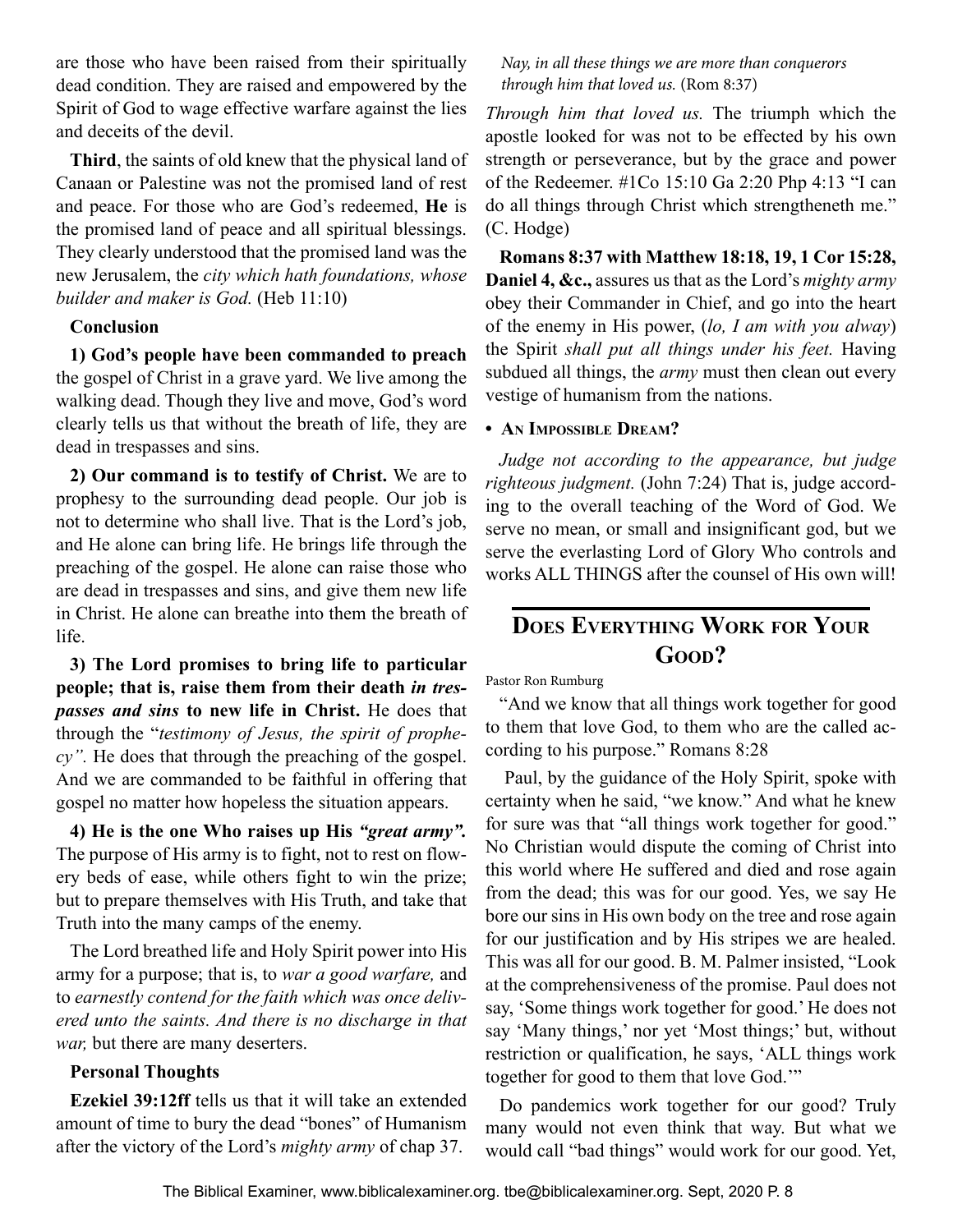Paul by the Holy Spirit's inspiration is telling us that all things whether good or bad or indifferent work in symphony for the good of those called by the purpose of God. Can we truthfully say that we take "joyfully the spoiling of our goods" (Heb. 10:34)? What about the paths that the Lord providentially leads us down! The Psalmist said that "All the paths of the LORD are mercy and truth" (Ps. 25:10). Thomas Watson wisely remarked, "Afflictions to the godly are medicinal. Out of the most poisonous drugs God extracts our salvation…. No vessel can be made of gold without fire; so it is impossible that we should be made vessels of honor, unless we are melted and refined in the furnace of affliction.... As the painter intermixes bright colors with dark shadows, so the wise God mixes mercy with judgment. Those afflictive providences which seem to be prejudicial are beneficial."

Do we see the principle of all things working for good in the Bible? Remember when Saul was smitten blind on the Damascus Road as he went to destroy Christians; this turned for his good when Christ appeared in mercy to him. Thus he became Paul who was brought to salvation and spiritual sight (Acts 9). Remember Joseph being hated by his brothers because the Lord revealed certain things to him. Remember these brothers faked his death and sold him to some traders who in turn sold him as a slave in Egypt. Then when things were going well for him his master's wife sought to seduce him and he would not submit. She then blamed him with sexual evil. He was imprisoned and became a trusted trustee whose gift of discerning dreams eventually led him to the position of Prime Minister of Egypt. A famine drew those same brothers to Egypt to buy grain that had been stored up by the direction of Joseph interpreting the Pharaoh's dreams. When he finally presented himself to his brothers what did he say? God sent me to Egypt to preserve you and save your lives (Gen. 45:7). Joseph told his frightened brothers to not be afraid for you thought to do me evil but God meant it for good to save a multitude (Gen. 50:19-20). David said that he strayed before the LORD sent affliction which led to his obedience and this affliction was good for him (Ps. 119:67, 71).

Do you find it easy to believe that all things are working together for your good? That sometimes a childhood illness gives you an immunity to something that would be quite destructive in adulthood. C. H. Spurgeon as a young preacher remarked, "He who said, 'all

things work together,' will soon prove to you that there is a harmony in the most discordant parts of your life. You shall find, when your biography is written, that the black page did but harmonize with the bright one—that the dark and cloudy day was but a glorious foil to set forth the brighter noon-tide of your joy. 'All things work together.' There is never a clash in the world: men think so, but it never is so."

Bernard Gilpin (1517-1583) was called the "Apostle of the North." Gilpin had a saying he was famous for uttering, "All things work together for good." He became one of the reformers in the North of England having studied Hebrew and Greek at Queen's College, Oxford. He was at first against the Reformation Movement but it pleased the Lord to bring him to Christ for salvation. He then was considered an enemy. Bloody Queen Mary's officers seized him and were taking him back to London to be burned at the stake because Bishop Bonner had accused him of heresy. As they were on the road he was treated roughly and heard the officers jeering him with his words, "All things work together for good, do they?" In the midst of their mistreatment his leg was broken, and then he heard the caustic remark, "How will your broken leg work for your good?" "I don't know," he replied, "how it will, but for my good I know it will work, and you shall see it so." While he was recovering from this injury and before his journey to London was finished Queen Mary died and instead of coming to London to be burned, he arrived in time to hear that Elizabeth was proclaimed queen. He turned upon the men who thought to see his death and said, "Now will you believe that all things work together for good?" He returned home in triumph and to the great joy of the people under his ministry.

*O, for a faith that will not shrink,/Though pressed by every foe,/That will not tremble on the brink/Of any earthly woe!*

*That will not murmur nor complain/Beneath the chastening rod,/But, in the hour of grief or pain,/Will lean upon its God.*

*A faith that shines more bright and clear/When tempests rage without;/That when in danger knows no fear,/In darkness feels no doubt.*

*That bears, unmoved, the world's dread frown/Nor heeds its scornful smile;/That seas of trouble cannot drown,/Nor Satan's arts beguile.*

*A faith that keeps the narrow way/Till life's last hour is fled,/And with a pure and heavenly ray/Lights up a dying bed.*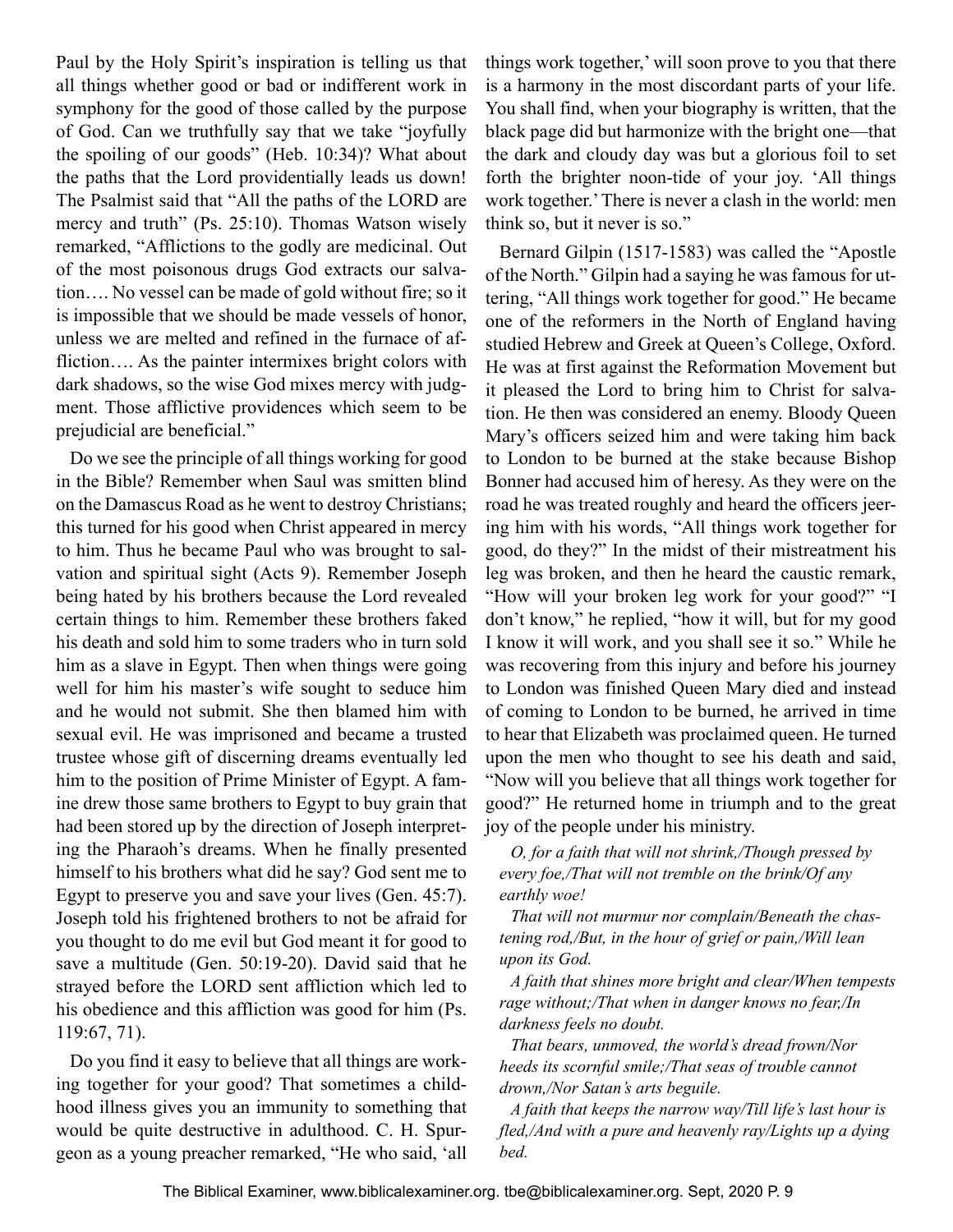<span id="page-9-0"></span>*Lord, give me such a faith as this,/And then, whate'er may come,/I'll taste, e'en here, the hallowed bliss/Of an eternal home.*

William Hiley Bathurst (1796-1877)

# **Foreseeing Evil**

Pastor Peter Baugh

The nightmare that began in large metropolitan areas has now worked its way out into small residential communities. According to Breitbart.com, in Oregon, Colorado and in Washington D.C., Marxist mobs, masquerading under a pretense of concern for "black lives" and "social justice", have begun terrorizing suburban communities, vandalizing property, threatening residents with arson and utilizing lasers in attempts to blind innocent citizens. These domestic terrorists had previously used this tactic against police forces in Portland, Oregon, which resulted in some officers actually suffering temporary blindness through injuries caused by these lasers. Now they have begun employing it against suburban Americans in residential communities.

Up to this point, Indianapolis has not suffered as a result of these protests to the same degree as have cities in more left-leaning states. However, as we approach election day and its aftermath, we should not assume that what has happened in Kenosha cannot and will not happen here as well. As conservative Christians, each one of us represents a barrier to the Marxist agenda that drives these domestic terrorists, and, unless our government takes more aggressive measures to suppress their terrorist activities, within a matter of time, they will come for us.

We must not, however, think of these terrorists from a merely political standpoint. Instead, we must remember that God often empowers wicked men temporarily, in order to bring judgment upon other wicked men, whether individually, or collectively. America has long sown the seeds of rebellion against God's authority and defiance of God's Law, and, consequently, God has given us to eat of the fruit of our own ways. Since Americans have worshiped and served their children more than the Creator, who is blessed for ever, and have taught those children to defy all authority, God's judgment comes now through the very reprobate children that we have raised, as they rebel against everything even remotely connected with their idolatrous and licentious parents. As Americans have worshiped and served the economy more than the Creator, who is blessed for ever, murdering babies for economic reasons and profaning the Sabbath by opening for business on Sundays, even so, God's judgment comes now in the form of Marxist terrorists who destroy those very businesses whose owners refused to remember the Sabbath Day to keep it holy. "*Be not deceived; God is not mocked: for whatsoever a man soweth, that shall he also reap.*" Just as national Israel's collective rejection of the Lord Jesus Christ and persecution of the first-century church resulted in the gruesome holocaust that climaxed with the destruction of the Temple in 70 A.D., so America's collective rejection of the Lord Jesus Christ and the absolute authority of Scripture has incurred the wrath of God against this nation.

Furthermore, Numbers 35:33 informs us that "*blood it defileth the land: and the land cannot be cleansed of the blood that is shed therein, but by the blood of him that shed it*". 2 Kings 24:3-4 informs us that Manasseh's sin of filling Jerusalem with innocent blood brought the implacable judgment of God upon the southern kingdom of Judah. If the murder of over 60,000,000 unborn infants does not correspond to Manasseh's wholesale slaughter of innocents in Jerusalem and reap a corresponding harvest of judgment, then what else possibly could?

At the same time, when God sends judgment, he also forewarns his children, that they may prepare in advance, or even escape altogether. The Lord Jesus Christ gave preparatory instructions to his disciples as he foresaw the Roman legions marching to destroy Jerusalem in 70 A.D. Matthew 24 includes specific directions for emergency evacuation in the event of a Roman invasion of the City of David. Furthermore, the Lord Jesus Christ instructed his disciples to purchase swords, even if that involved selling their very garments in order to do so. This undoubtedly had reference to the social chaos that would unfold in the aftermath of the coming invasion, and not to any resistance against the Roman Empire itself. It highlights the difference between passively suffering actual persecution for righteousness' sake, and the legitimate response to more generic threats against our own lives or those of others, such as our family members.

We must not interpret these instructions with such rigidity that we fail to recognize the universality of the underlying principles involved. Admittedly, the destruction of Jerusalem in 70 A. D. carries theological implications that make it stand alone as a unique event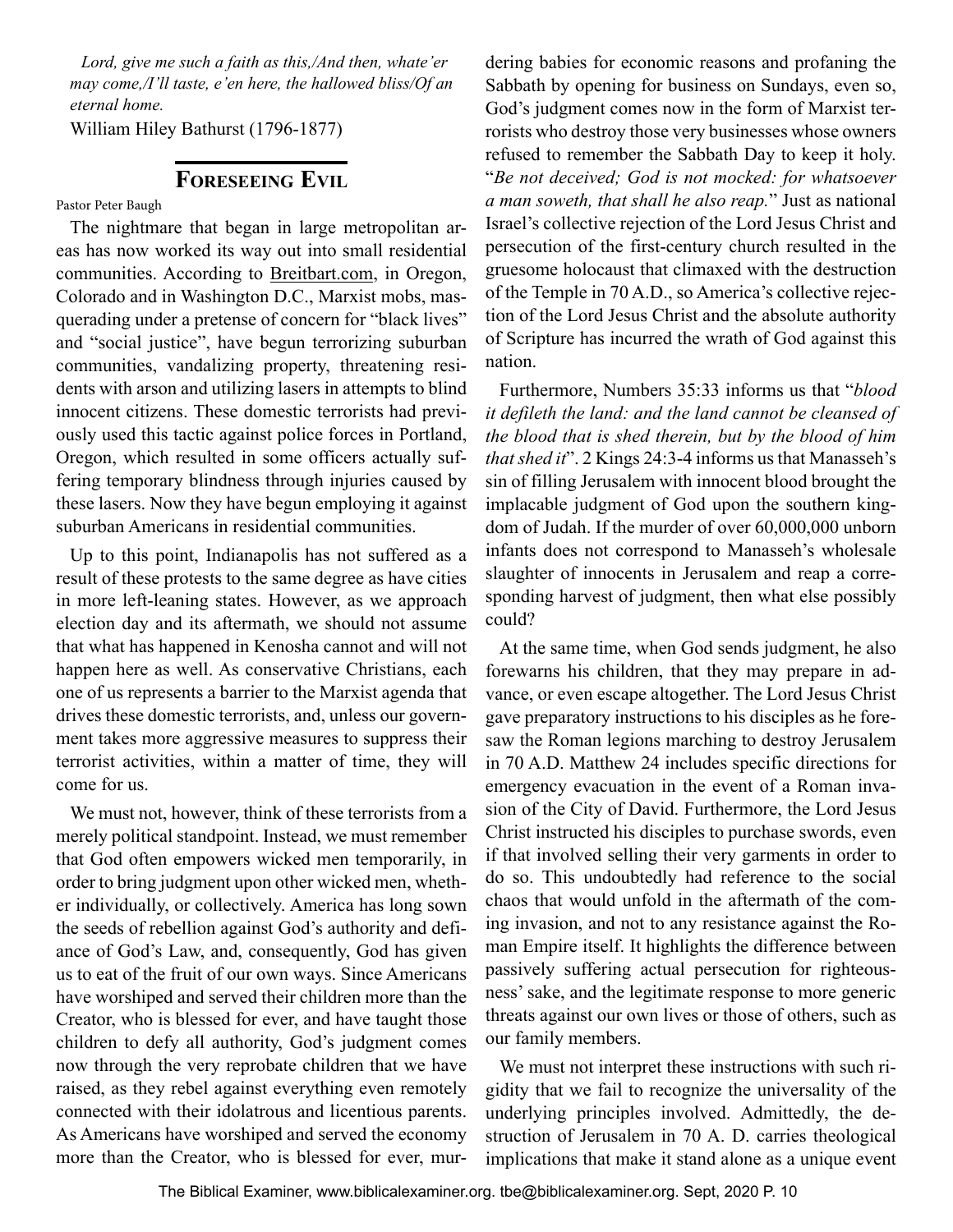<span id="page-10-0"></span>in redemptive history. Yet the basic principles of prudent foresight and preservation of life appear repeatedly throughout the Word of God. God sent Joseph to Egypt that he might prepare for seven years of grievous famine, and so preserve life. God commissioned Noah to build an Ark in preparation for a global Flood, that he might so preserve life. And Proverbs 22:3 informs us that "*A prudent man foreseeth the evil, and hideth himself: but the simple pass on, and are punished*".

We ought to take particular notice of the scope of such preparations in Scripture. Noah prepared, not only for himself alone, but for his entire family and for the whole of the terrestrial animal kingdom. Joseph prepared, not for himself alone, but for the entire nation of Egypt. Parents, according to 2 Corinthians 12:14, have a definite responsibility to lay up for their children, and 1 Timothy 5:8 informs us that "*if any provide not for his own, and specially for those of his own house, he hath denied the faith, and is worse than an infidel*". In other words, our responsibility to prepare for the day of evil extends beyond the bare perimeters of self-preservation, and encompasses all of those whose care God has entrusted to us.

In observation and in application of this pattern evidenced throughout Scripture, each one of us has a responsibility to preserve life by making due preparations in advance. We ought not to do so in a panicked manner, controlled by a spirit of fear. Yet, in prudence, we ought to prepare some measures to implement against the approach of the day of evil. Without overextending ourselves financially, we should develop a contingency plan and some resources for the event of a serious crisis emerging, as these domestic terrorists feel increasingly emboldened and empowered to escalate their assault on law and order, liberty and justice. Such a contingency plan should involve a reasonable supply of food and first aid supplies, as well as provisions for the event of a potential energy crisis. If anyone entrusted to our care has special needs, such as medical issues, contingency plans should involve reasonable provision for them, if possible. Those concerned about injuries from lasers can purchase eye protection at revisionmilitary. com or at tech-lasers.com, and those concerned about actual gunfire can find body armor at ar500armor.com, or actual bullet proof vests weighing only 3.3 lbs at bulletsafe.com. *Kalashnikov USA* produces magazine-fed shotguns that have received positive reviews, and which will provide an excellent resource for the defense of home and family. If pricing for some of these resources seems beyond your financial ability, you should ask yourself what you might sell, in order to acquire them.

God will yet put the cup of trembling to the lips of the United States of America. It contains much, and she will drink of it to the full. Believers in America must not expect to escape, based upon ridiculous, unbiblical, juvenile fantasies about a "pre-tribulation rapture", "mid-tribulation rapture" or "pre-wrath rapture". We must expect to witness the judgment upon our nation in a first-hand, experiential way, just as Noah witnessed the Flood, as Jeremiah witnessed the Babylonian Captivity and as the first-century church witnessed the fall of Jerusalem in 70 A.D. And, having that expectation, we must prepare, just as Noah and Joseph prepared, that, through preparation, we may not merely preserve ourselves alone, but may also serve God's most gracious purpose to save much people alive.

Your Friend and Fellow-soldier, Pastor Peter Baugh [\(peterbaugh16772lbc@gmail.com\)](mailto:peterbaugh16772lbc@gmail.com)

# **The Spirit of Fear**

We have the FOX news app on our phones. Fox regularly makes Tucker Carlson's comments available. The one we recently watched was on how BLM got and retains its power. His conclusion was that it is through fear and intimidation. The Marxist Democrat election platform strategy is FEAR.

Washington Post Promises Catastrophic Violence if Biden Does Not Win

 (htps://www.westernjournal.com/washington-post-promisescatastrophic-violence-biden-not-win/?utm\_source=Email&utm\_ medium=WJBreaking&utm\_campaign=breaking&utm\_

content=western-journal&ats\_es=76c88699640bf17c199c18ba90162de3

## **Fear makes people easily controlable**

From the halls of Congress to the average citizen, fear grips the US. (Note the promotion of fear to keep people from voting in person, yet no fear to go to the grocery store!) This "Scamdemic" has shined the light on the various Communists who are in offices of power, as they refuse to prosecute the anarchists, and refuse to let Trump bring them under control. (Soros is smart. How many millions did he invest to get various Attorney-Generals elected who would refuse to bring charges against the anarchists? Though states will not let Trump bring the anarchy under control, they will gladly let him pay for the destruction.) As I considered Carlson's comments, some scriptures came to mind.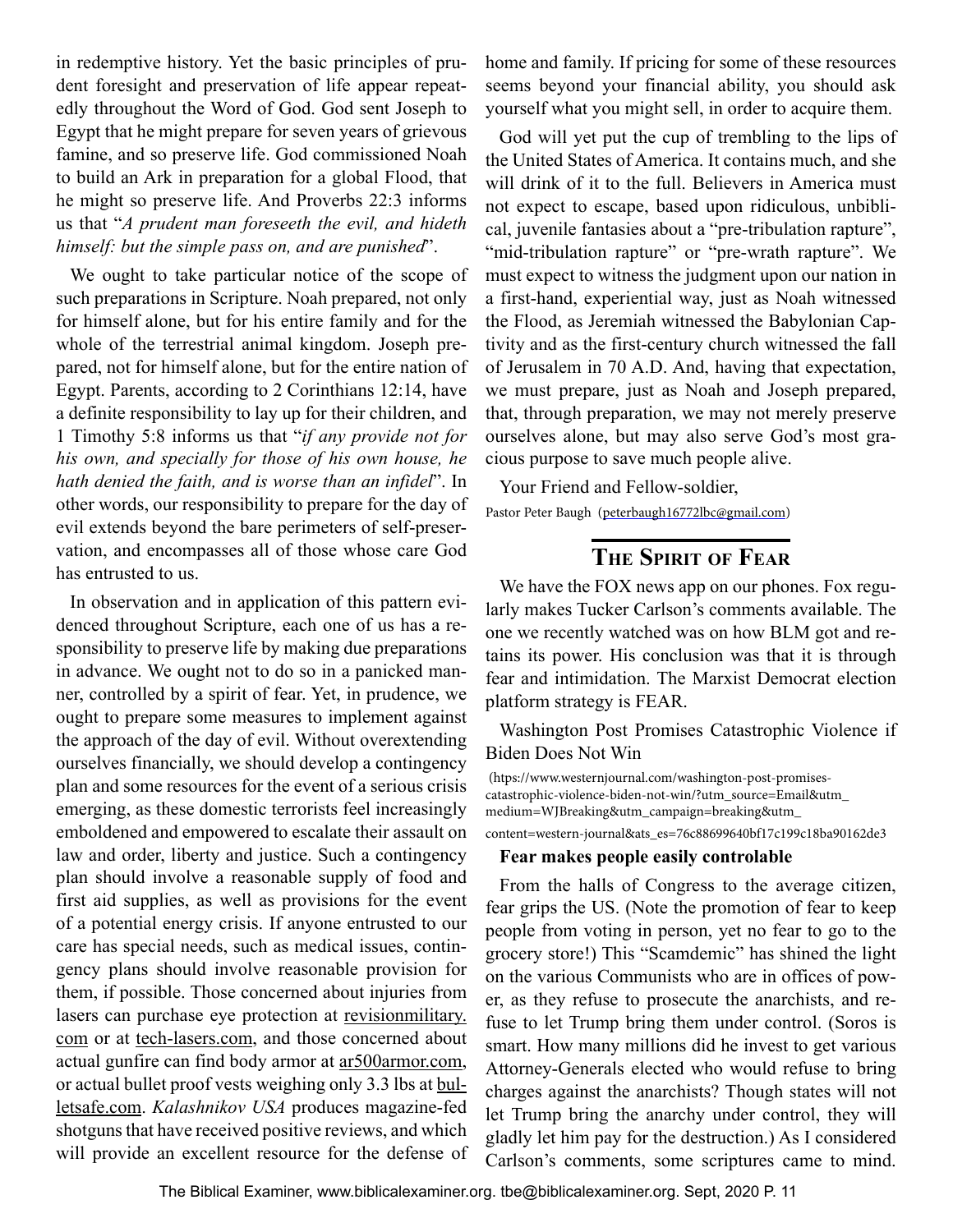(The 8/20 Examiner develops how Fear and Guilt are being used to control a docile population.)

## **Observe**

**First, our beloved nation has forsaken** the God of our fathers who founded this nation. The evidence of our godly foundation as well as our for-

saking the God of our fathers is all around us.

**Second, the law-word of God is quite clear** concerning the nations that forsake him, so why are we surprised as we watch our nation being *turned into hell*? How many times has history proved the truth of God's word concerning nations that forsake him? (The "Great Commission" requires the conversion of nations.)

*The wicked shall be turned into hell, and all the nations that forget God.* (Ps 9:17)

**Third, today's spirit of fear is from God** for the destruction of *all the nations that* have forgotten him. The history of Ahab is well known, and how God determined to destroy him because of his wickedness. We read in **1 Kings 22, starting with v. 20,**

*And the LORD said, Who shall persuade Ahab, that he may go up and fall at Ramothgilead? And one said on this manner, and another said on that manner. 21 And there came forth a spirit, and stood before the LORD, and said, I will persuade him. 22 And the LORD said unto him, Wherewith? And he said, I will go forth, and I will be a lying spirit in the mouth of all his prophets. And he said, Thou shalt persuade him, and prevail also: go forth, and do so. 23 Now therefore, behold, the LORD hath put a lying spirit in the mouth of all these thy prophets, and the LORD hath spoken evil concerning thee.*

**It is the Lord who sends the lying spirit that is needed to deliver a nation** *into hell***,** and that spirit uses lying men to do it. The Lord sent a *lying spirit* to those who claimed to be prophets of God in order to accomplish his purpose. Throughout biblical history, the fault of God's people forsaking him has been ascribed to the spiritual leaders of God's people; men who have **failed to boldly proclaim** the entire law-word of God to his people. They have failed to make his people understand their responsibilities and their assurance of victory in the Lord their God.

*For the time is come that judgment must begin at the house of God: and if it first begin at us, what shall the end be of* 



*them that obey not the gospel of God?* (1 Pe 4:17)

## **Fourth, curses promised:**

*But it shall come to pass, if thou wilt not hearken unto the voice of the LORD thy God, to observe to do all his commandments and his statutes which I command thee this day; that all these curses shall come upon thee, and overtake thee:* (Deut  $|28:15\rangle$ 

*But my people would not hearken to my voice; and Israel would none of me. So I gave them up unto their own hearts' lust: and they walked in their own counsels.* (Ps 81:11, 12)

God's covenant people, Israel, despised the law-word of God, and demanded their preachers speak smooth, deceitful things. (Isa 30:8-17) How many self-professed Christians today *will not hear the law of the LORD?* Rather, they seek after those who speak smooth, deceitful words that fail to confront sin and call for genuine repentance.

## **The curses upon the Covenant-Breakers**

Deuteronomy chaps 27-29 are addressed to God's covenant people, so the application is to the New Covenant people of God. The Apostle Peter tells us that the basic reason for our rapid movement into socialism is in the professed Christian pulpits. When the law-word is preached and repentance called for, how many say, "It does not apply to me?"

#### **• A three-fold curse for our day**

**28:28, 29:** *The LORD shall smite thee with madness, and blindness, and astonishment of heart: And thou shalt grope at noonday, as the blind gropeth in darkness, and thou shalt not prosper in thy ways: and thou shalt be only oppressed and spoiled evermore, and no man shall save thee.*

**Verse 28, 29.** In addition to this, there would come idiocy, blindness, and confusion of mind-three psychological maladies; for although 'iuwaarown {see definition 05788} signifies primarily bodily blindness, the position of the word between idiocy and confusion of heart, i.e., of the understanding, points to mental blindness here. **(K-D)**

**Ver. 28**. *The Lord shall smite thee with madness,* &c.] At the calamities befallen them, and through the force of diseases on them: and blindness; not of body, but of mind; **with judicial blindness and hardness of heart:** and astonishment of heart; at the miserable condition they and their families should be in. **(Gill)**

**madness**: "shigga'ôn. Madness, abandon, three times

The Biblical Examiner, [www.biblicalexaminer.org.](www.biblicalexaminer.org) [tbe@biblicalexaminer.org.](mailto:tbe@biblicalexaminer.org) Sept, 2020 P. 12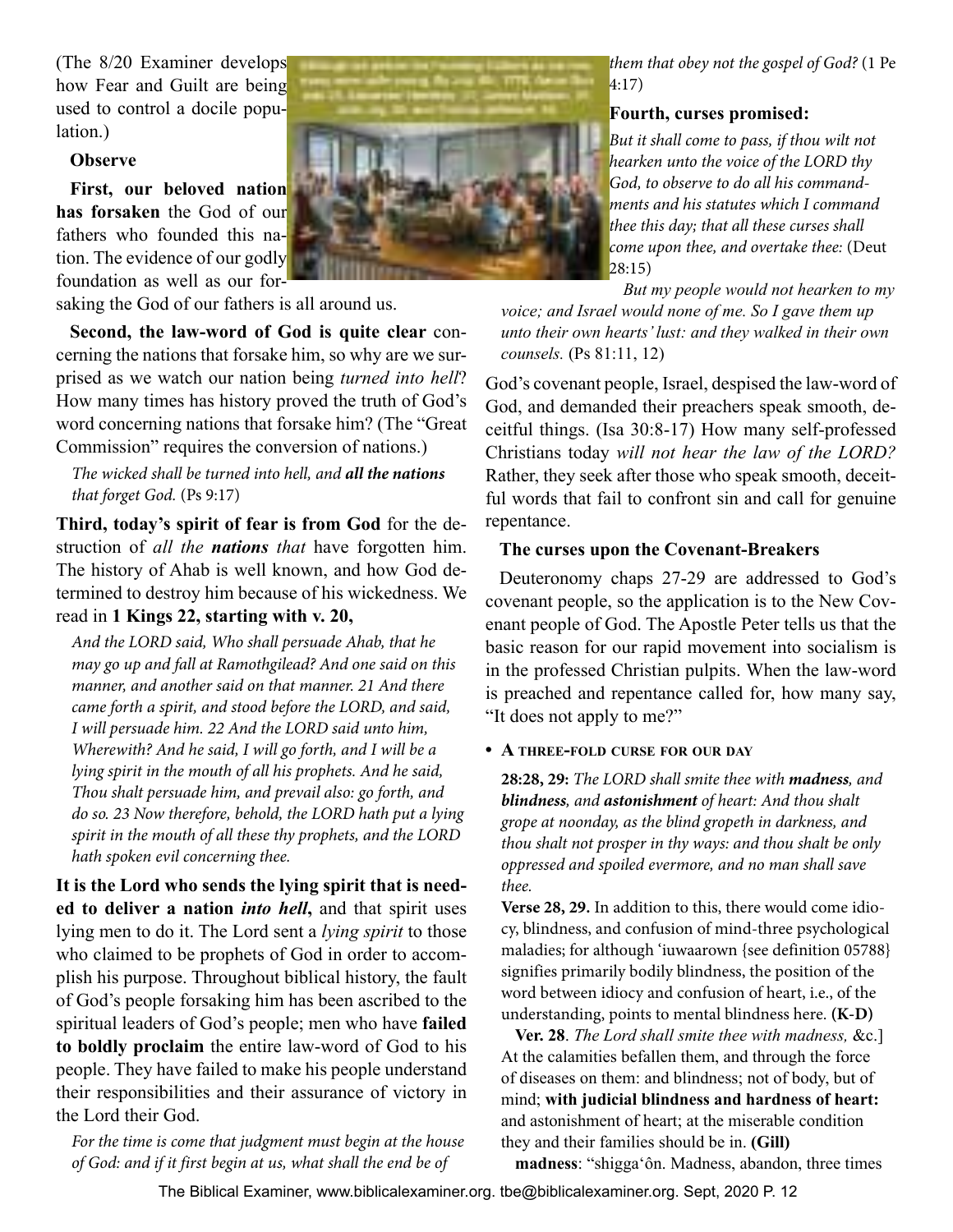in the OT, two times as a form of judgment from God, either on Israel herself {#De 28:28 } or on those who attempt to destroy her. {#Zec 12:4}" **(TWOT)**

**Ver. 28.** *Blindness*, to wit, of mind, so that they shall not know what to do; see #Job 5:13,14; so as they shall commonly choose and follow the worst counsels and courses, to their own ruin. **(Poole)**

*Asthonishment,* bewilderment, (Confusion from failure to understand), stupefaction. (don't know what to do.)

timmahôn. Astonishment. The Heb. noun occurs only twice, {#De 28:28 Zec 12:4 } both times in context with shigga'ôn 'madness,' and 'iwwarôn 'blindness,' the three rhymning nouns all denoting aspects of divine judgment, a factor often in the background of the passages where the root tmh appears. R.F.Y. **(TWOT)**

**The Lord shall smite.**.. Sin and rebellion in the house of God has resulted in a world of idiocy, blindness, hardness and confusion that cannot see nor understand what is taking place. There will soon be astonishment over the condition that blindness and hardness has allowed to develop. The blindness is judicial blindness because they reject the law-word of God; the result is confusion, madness and idiocy, *i.e.,* stupidity. God has given the rebellious blindness to the results of their stupid decisions and actions, so they bring judgment upon themselves.

## **• Evidence of the Spirit of Fear**

And upon them that are left alive of you I will send a faint*ness into their hearts in the lands of their enemies; and the sound of a shaken leaf shall chase them; and they shall flee, as fleeing from a sword; and they shall fall when none pursueth.* (Lev 26:36)

**28:63** *And it shall come to pass, that as the LORD rejoiced over you to do you good, and to multiply you; so the LORD will rejoice over you to destroy you, and to bring you to nought; and ye shall be plucked from off the land whither thou goest to possess it. 64 And the LORD shall scatter thee among all people, from the one end of the earth even unto the other; and there thou shalt serve other gods, which neither thou nor thy fathers have known, even wood and stone. 65 And among these nations shalt thou find no ease, neither shall the sole of thy foot have rest: but the LORD shall give thee there a trembling heart, and failing of eyes, and sorrow of mind: 66 And thy life shall hang in doubt before thee; and thou shalt fear day and night, and shalt have none assurance of thy life: 67 In the morning thou shalt say, Would God it were even! and at even thou shalt say, Would God it were morning! for the fear of thine heart wherewith thou shalt fear, and for the sight of thine eyes which* 

#### *thou shalt see.*

**Fear destroys** boldness to stand for godly freedom and against the enemies of truth and righteousness.

## **Conclusion**

The Lord has sent a Spirit of Fear. It is His judgment upon his covenant people because they have turned from him.

**1) Our religious leaders** *prophesy falsely,* giving God's people what they want to hear.

*The prophets prophesy falsely, and the priests bear rule by their means; and my people love to have it so: and what will ye do in the end thereof?* (Jer 5:31)

**2) God's faithful preachers and teachers** have for many years warned of this day of the Lord's coming in judgment, yet they have been ignored.

*And it come to pass, when he heareth the words of this curse, that he bless himself in his heart, saying, I shall have peace, though I walk in the imagination of mine heart, to add drunkenness to thirst:* (De 29:19, Ps 10)

**3) In this writer's opinion**, the fault primarily lies with both the professed Christian leaders and the professed Christian parents who for better than a century have ignored the truth about the government education system.

According to Americanboard:

The first schools in the 13 colonies opened in the 17th century. The early public schools did not focus on academics like math or reading. Instead they taught the virtues of family, religion, and community. But by the mid-19th century, academics became the sole responsibility of public schools. Public Schooling in the South was not widespread until the Reconstruction Era after the American Civil War. Common Schools emerged in the 18th century. By 1900, 31 states had compulsory school attendance for students from ages 8-14. By 1918, every state required students to complete elementary school. The idea of a progressive education, educating the child to reach his full potential (apart from God) and actively promoting and participating in a democratic society, began in the late 1800s and became widespread by the 1930s. John Dewey was the founder of this movement. (https://www.americanboard.org/blog/11-facts-about-the-history-ofeducation-in-america/)

John Dewey—regarded as the father of American education—was not primarily concerned with teaching new information. He was concerned with inculcating new attitudes. He was a social engineer -- one might even say a community organizer, e.g., Obama. He be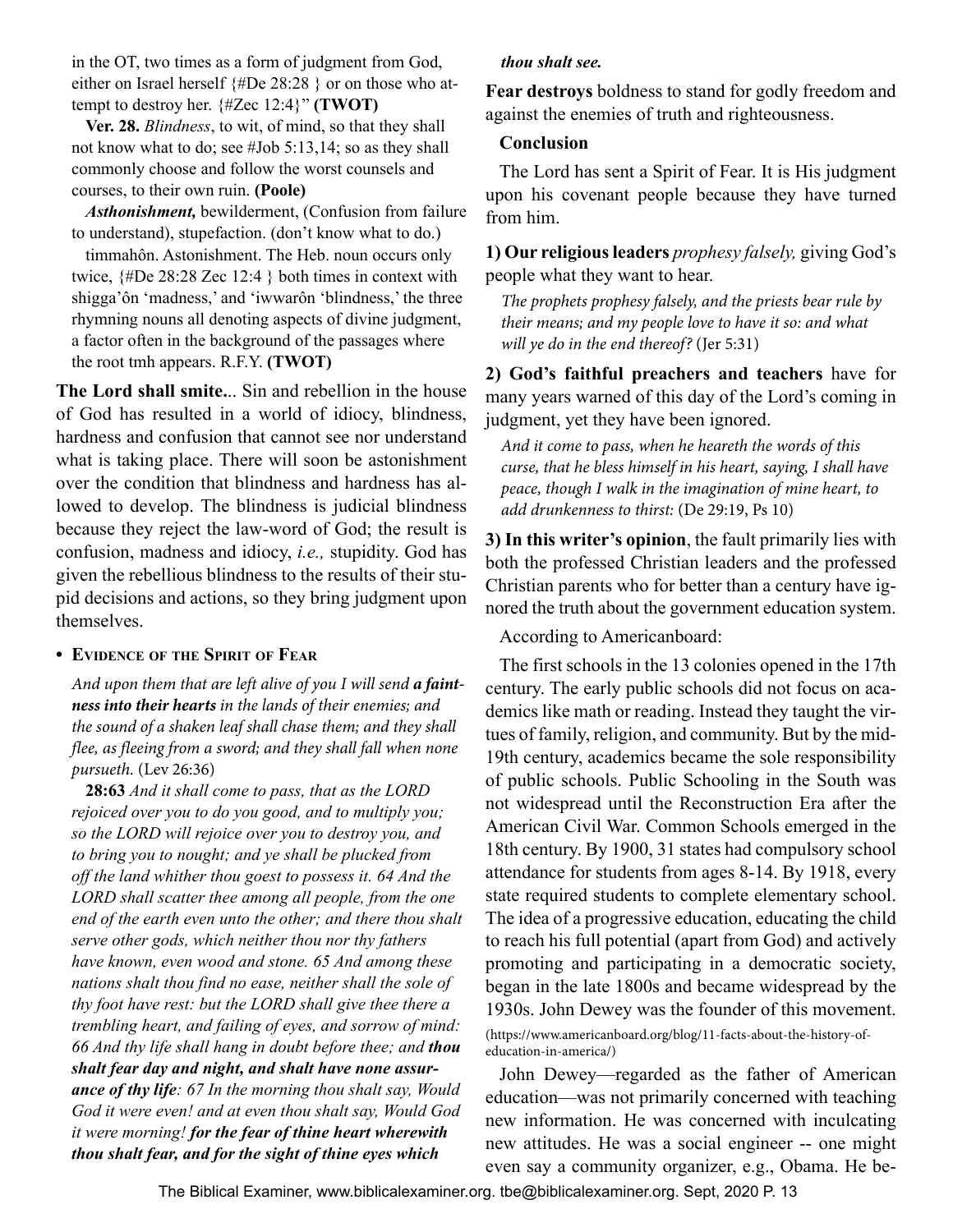lieved that socialism was the future. His self-appointed mission was to implement the transition to this brave new world of socialism. All of his grand theories, his scores of books, and his hundreds of articles can be summed up as a program for making America socialist. https://www.americanthinker.com/articles/2012/10/john\_dewey\_is\_a\_ fraud.html

It is worth mentioning that one of the chief motives behind the compulsory attendance laws was job security and salary increases for administrators and teachers. (Why should we be suprised? It has been a wellknown fact that communists have controlled the unions since their beginning.) Since those salaries were based on confiscated tax revenue, and not on performance, the incompetent had job security. (The school boards own all the real property, *i.e.,* immovable property, upon which we must pay rent, *i.e.,* PROPERTY TAX) Additionally, the common schools are used for political power and wealth redistribution.

"It is how these (anti-American, ed.) ideas are spread to society at large. Thus, one might argue that public education is the greatest evil of all, and that it must be struck down in one mighty blow before we begin to find ourselves as persons, families, and a people again." [https://mises.org/library/common-school-movement-and-compulsory](https://mises.org/library/common-school-movement-and-compulsory-education)[education](https://mises.org/library/common-school-movement-and-compulsory-education)

**Public Schooling started** with the inclusion of teaching biblical morality. That teaching was slowly removed and replaced with teaching the child to reach his full potential without God. "Education without God only makes man more effective in his rebellion." Parents saw the rebellion in their children, but refused to connect that rebellion to the "public" education to which they were forcing upon their children. They have an impossible expectation of a "good education" without God. The teaching of Marxism in American education started very early,

Actually, the Marxist's training of young people in the common schools started in the early1800s with men like Horace Mann, whose goal was to transform America into a socialist state; this truth has been documented and very obvious since the middle 1900s, yet Christians have suppressed the truth.

The commitment to "socialism" and the anarchy in the streets are the products of Marxist's instruction in the state schools, K-1 through college. The results of that 150+ years' worth of instruction are now before us. Supported and financed by American Christians,

their children have abandoned the faith of their fathers, and are now the state trained Marxists who are burning down our cities. Communism is being forced upon America courtesy of the Christian community who sent their children to be trained in Marxism.

Scripturally, the fault primarily lies with both Christian leaders and parents who have suppressed the truth about the anti-Christian government education system, and the everlasting validity of the law-word of God.

*My people are destroyed for lack of knowledge: because thou hast rejected knowledge, I will also reject thee, that thou shalt be no priest to me: seeing thou hast forgotten the law of thy God, I will also forget thy children.* (Ho 4:6, Jer 18:14)

Generally, both Christian leaders and Christians have rejected God's law, and God has rejected their children:

*Train up a child in the way he should go: and when he is old, he will not depart from it.* (Pro 22:6)

Not only have they failed to work to train up their children in the ways of the Lord, but they have hired heathen teachers to train them up in the ways of rebellion and anarchy.

*Thus saith the LORD, Learn not the way of the heathen, and be not dismayed at the signs of heaven; for the heathen are dismayed at them*. (Jer 10:2)

*Lo, children are an heritage of the LORD: and the fruit of the womb is his reward.* (Ps 127:3)

*And the fruit of the womb is his reward.* Or rather, "a reward"; that is, they are of the nature of a reward for a life of devotion to God; they are among the blessings which God promises, and are evidences of his favor. That is, children are his reward to his people." (E.B. Pusey, Barnes' Notes.)

Christians have paid the world's crowd to make heathens out of the children of the Lord's blessing. The Lord is now fulfilling his promised judgment against his people as the anti-Christian trained Marxists children wage war to destroy our once-Christian nation.

As someone stated to me about computers: "Garbage in, garbage out." Why do Christians expect a godly outcome when they send their children to the state to be educated in *the way of the heathen?*

## **Is there hope?**

## **A call to repent**

*13 If I shut up heaven that there be no rain, or if I command the locusts to devour the land, or if I send pestilence among my people; 14 If my people, which are called by my*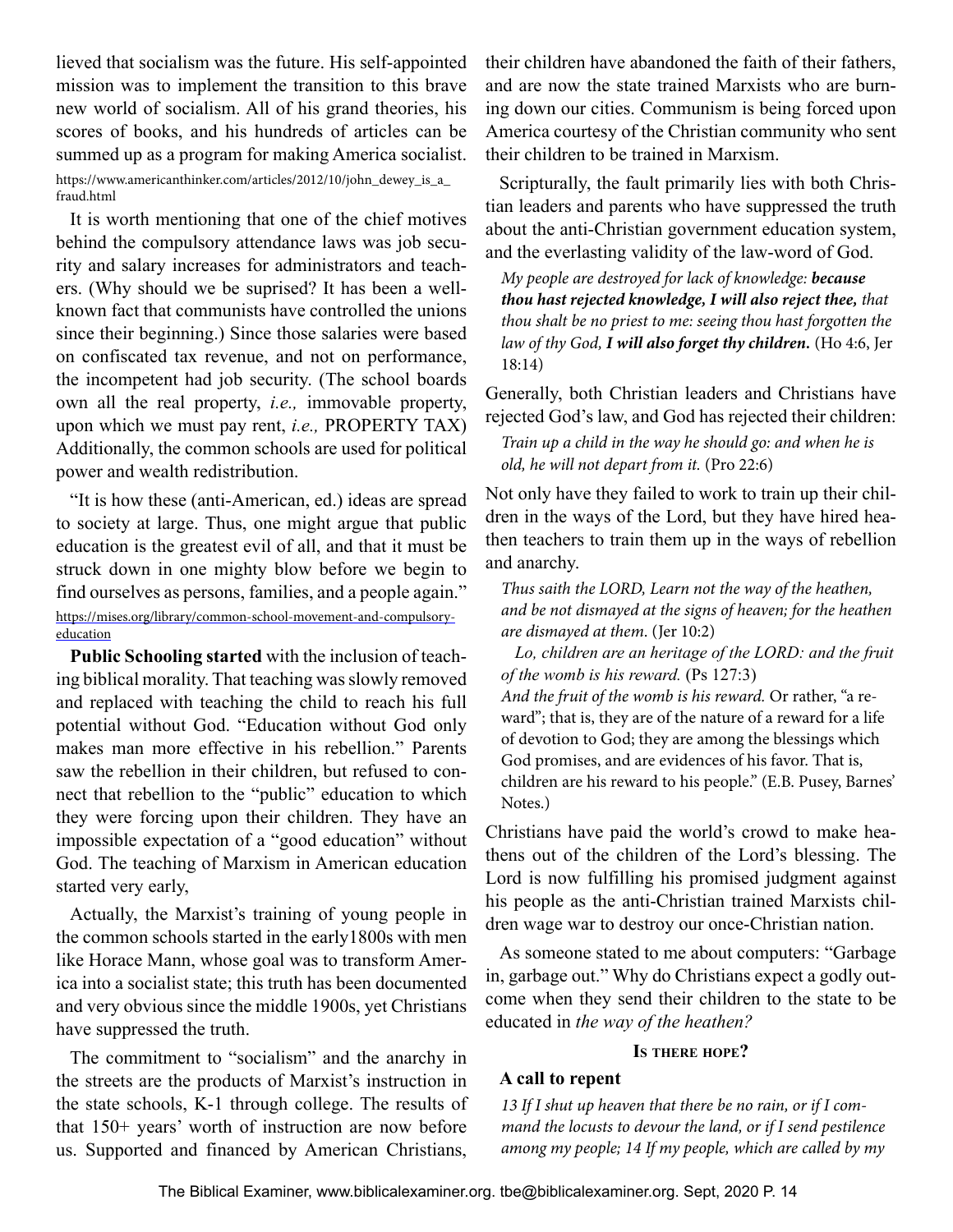<span id="page-14-0"></span>*name, shall humble themselves, and pray, and seek my face, and turn from their wicked ways; then will I hear from heaven, and will forgive their sin, and will heal their land.*  (2 Chron 7)

## **A call to forsake sin**

*13 He that covereth his sins shall not prosper: but whoso confesseth and forsaketh them shall have mercy. 14 Happy is the man that feareth alway: but he that hardeneth his heart shall fall into mischief.* (Pro 28)

## **A call for healing**

*Heal their land* is promised if the conditions are met by those who claim to be his people:

**1)** Christian conversion, humility and repentance over the sin of allowing the *heathen* to train their children. **2)**  Get the Lord's children out of the anti-Christ pro Marxist's education system.

**Only the Lord can give** his people the courageous heart to believe his word enough to humble themselves, admit their sin of paying the heathen to train their children, and remove their children from the heathen training establishments.

**Psalms 123:3** *Have mercy upon us, O LORD, have mercy upon us: for we are exceedingly filled with contempt.*

## **Interesting observation**

Last August, a new Postmaster General was appointed. He set about to cut costs by consolidating regional divisions from 7 down to 4. He admitted the move will slow delivery, and may even leave mail on the workroom floor or docks.

## [https://federalsoup.com/articles/2020/08/14/usps-shakeup-union](https://federalsoup.com/articles/2020/08/14/usps-shakeup-union-response.aspx)[response.aspx](https://federalsoup.com/articles/2020/08/14/usps-shakeup-union-response.aspx)

My experience: In WV, my wife and I did a good number of mystery shops at various post offices. One of the things we looked for was that the employee offered Priority Mail service with a delivery of less than 3 days and the included \$50 insurance. A Priority package we just received took over 12 days. Our Netflix rental DVDs now take at least four days to get returned. In the past, it took at the most 3 days. (Yes, I know about Netflix promotion of pedophilia with "Cuties." When one goes into a store, he need not purchase a pornographic book from the magazine section. We are in the world, but not of the world.)

As a mass mailer, we mail First Class with the endorsement, "Return Service Requested" which requires 6 months forwarding and corrected address sent back.

For 6 more months, the piece is to be forwarded. Typical of the Federal Government, there is no one to whom one can complain. Their delivery and attention to the "Return Service Requested," which they often change to mean different things, is basically ignored. (Because few postmasters paid attention and honored our endorsement, we were forced to cut our Examiner mailing list from about 2,000 to what it is now: e-mail and a few First Class hard copies.)

Back in the 1960s when George Wallace was running for president, I had a girl friend who worked at the PO. She said that when a contribution came through for Wallace, there were some blacks who would send it to the Dead Letter Office. In addition, there are current reports of mail coming through the system with BLM marked on the mail. It is the college age privileged white kids who are the agitators in the Marxist BLM movement. Our tax dollars at work.

## **BLM Protest. Where are the Blacks?**

All of that to say this: The Marxist Socialists are depending on the being able to use and control the mail-in ballots to gain the upper hand in this next election. As are all unions, no doubt the postal union leadership is committed to Marxism. We are being told that it may be months before we know who is the president. No doubt, Democrat mail-in ballots will straggle in for many weeks, along with many court fights to count the ballots.

## **Truckloads of U.S. Mail Found Dumped in California. So November's Election Will Be Totally Fine**

[https://pjmedia.com/election/victoria-taft/2020/09/08/truck-loads-of](https://pjmedia.com/election/victoria-taft/2020/09/08/truck-loads-of-u-s-mail-found-dumped-in-california-so-novembers-election-will-be-totally-fine-n902855)[u-s-mail-found-dumped-in-california-so-novembers-election-will-be](https://pjmedia.com/election/victoria-taft/2020/09/08/truck-loads-of-u-s-mail-found-dumped-in-california-so-novembers-election-will-be-totally-fine-n902855)[totally-fine-n902855](https://pjmedia.com/election/victoria-taft/2020/09/08/truck-loads-of-u-s-mail-found-dumped-in-california-so-novembers-election-will-be-totally-fine-n902855)

## **Election year!! Read the articles, and draw your own conclusion.**

Social media is determined to control the outcome of this election. (The god Zukerberg desires to control the election)

Zuckerberg warns Election Day results may take weeks. Fears 'civil unrest' during extended vote count.

He has said Facebook won't allow candidates to announce they have won unless there's a "consensus."

[https://www.wnd.com/2020/09/zuckerberg-warns-election-day](https://www.wnd.com/2020/09/zuckerberg-warns-election-day-results-may-take-weeks/?utm_source=Email&utm_medium=wnd-breaking&utm_campaign=breaking&utm_content=breaking&ats_es=76c88699640bf17c199c18ba90162de3)[results-may-take-weeks/?utm\\_source=Email&utm\\_medium=wnd](https://www.wnd.com/2020/09/zuckerberg-warns-election-day-results-may-take-weeks/?utm_source=Email&utm_medium=wnd-breaking&utm_campaign=breaking&utm_content=breaking&ats_es=76c88699640bf17c199c18ba90162de3)[breaking&utm\\_campaign=breaking&utm\\_content=breaking&ats\\_es=76](https://www.wnd.com/2020/09/zuckerberg-warns-election-day-results-may-take-weeks/?utm_source=Email&utm_medium=wnd-breaking&utm_campaign=breaking&utm_content=breaking&ats_es=76c88699640bf17c199c18ba90162de3) [c88699640bf17c199c18ba90162de3](https://www.wnd.com/2020/09/zuckerberg-warns-election-day-results-may-take-weeks/?utm_source=Email&utm_medium=wnd-breaking&utm_campaign=breaking&utm_content=breaking&ats_es=76c88699640bf17c199c18ba90162de3)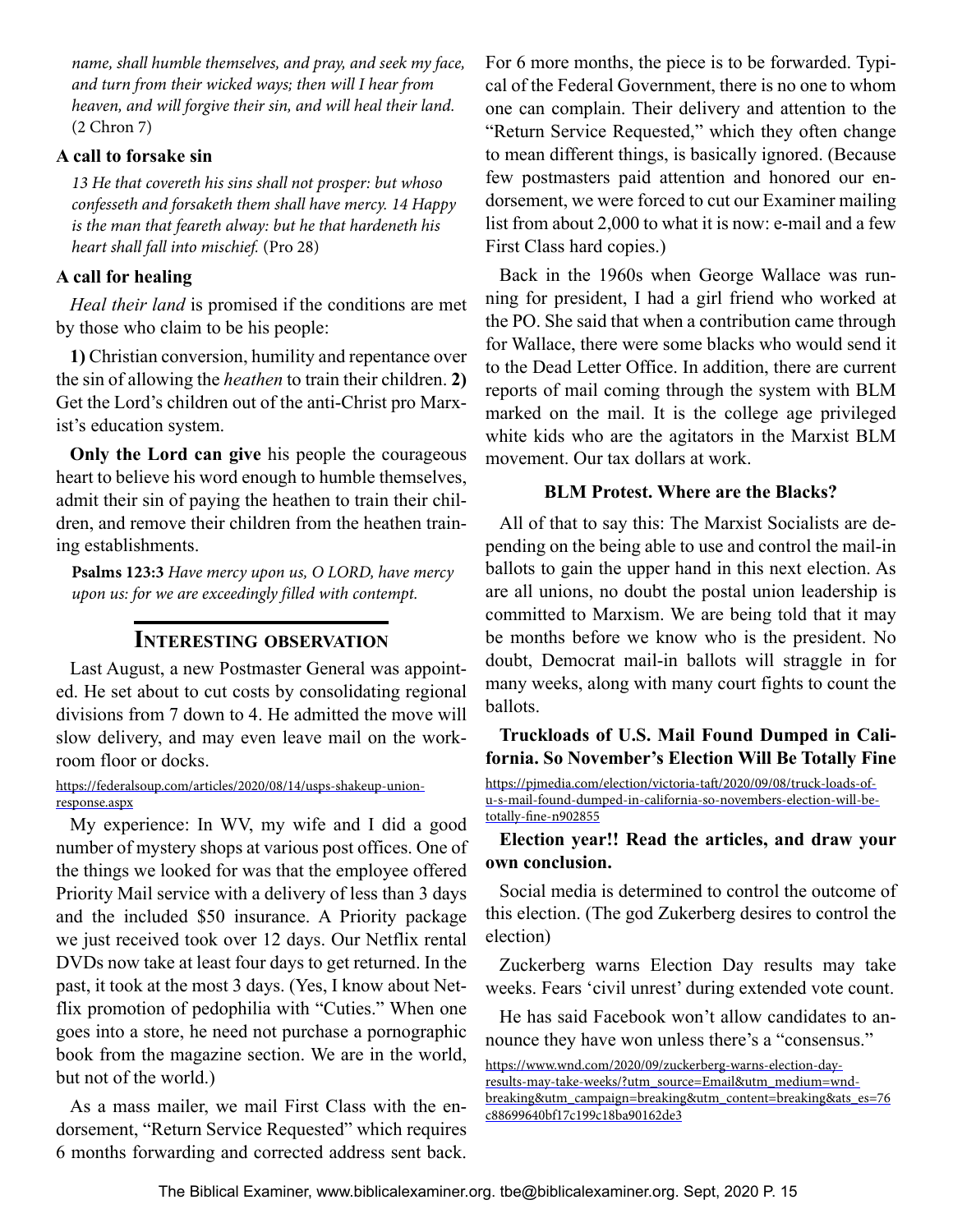# **The Power of Remembrance**

#### <span id="page-15-0"></span>Pastor Larry Lilly

*Joshua 24:14-18 Now therefore, fear the LORD, serve Him in sincerity and in truth, and put away the gods which your fathers served on the other side of the River and in Egypt. Serve the LORD! 15 And if it seems evil to you to serve the LORD, choose for yourselves this day whom you will serve, whether the gods which your fathers served that were on the other side of the River, or the gods of the Amorites, in whose land you dwell. But as for me and my house, we will serve the LORD. So the people answered and said: "Far be it from us that we should forsake the LORD to serve other gods; for the LORD our God is He who brought us and our fathers up out of the land of Egypt, from the house of bondage, who did those great signs in our sight, and preserved us in all the way that we went and among all the people through whom we passed. 18 And the LORD drove out from before us all the people, including the Amorites who dwelt in the land. We also will serve the LORD, for He is our God.*

I use the passage from Joshua to hopefully encourage you in this time of stress to remind you of God's hand of blessing on our fair land. In many ways our country, The United States of America, is considered with good reasons to be the land of God's hand. As with Israel we have a land that has been blessed by God, with many if not most people of past generations having a profound faith in God's beloved Son, The Lord Jesus Christ.

When the words in the biblical text I'm using, were spoken, Joshua warned the people of the terrible folly of having "False Gods" in their midst and that these abominations must be destroyed, or else.

In our time the False Savior, Marxism, is being exalted while Jesus Christ is not so subtly thrown out of our life, nationally and often privately. The idea of some that they can be a true follower of Jesus Christ and Karl Marx is folly. Marxism exalts the STATE as Hegel states, "God walking around on earth."

An anemic Laodicean type of Christianity has bowed the knee to Marxist philosophy and demonstrate their fickleness to Jesus in the face of Biblically knowledgeable people at every sporting event and even to ignorant Christians in public gatherings. God's people "bow the knee to God, Period." To the disgrace of our history, the blood of every military man and woman's bloodshed in defending our country is counted as nothing.

Years ago Charles Colson stated concerning the spiritual anemia of the professing church at large; "The times smell of sunset." How true.

Yet, there is hope for Western Civilization, in earlier times dubbed "Christendom!"

Here's some thoughts from the gifted pen of Dr. Robert Bakke, pastor of a church in Minnesota.

## **Concerning our current situation:**

We've been here before. Among the first and greatest national experiences of the United States was a massive spiritual awakening in the face of overwhelming problems. Economic Disaster and Plagues- the tragic after-effects of eight years of the War of Independence with England were profound. The 1790's were years of grave national doubts. We faced the enormous pressures of two superpowers on our borders and the constant threat of war. We teetered on the edge of national bankruptcy, exacerbated by a banking crisis and real estate speculation bubble that burst. Without the English navy, the U.S. had terrible trouble with pirates interrupting our trade. Twenty percent of our budget went to pay off Muslim pirates in North Africa, and the French and English were taking our ships in the North Atlantic.

Political Unrest and Empty Churches. The editorial pages and cartoons were among the most vicious in American history. Political rancor was fed by Newspapers essentially owned by the political parties, rancor highlighted by a duel between two prominent political figures, Aaron Burr and Alexander Hamilton. The famous duel left Hamilton dead.

The nastiest presidential election in U.S. history between John Adams and Thomas Jefferson was thought by many to be a political struggle for the soul and future of America. Many Christians were convinced that Jefferson was the antichrist.

An anti-Christian French Enlightenment was sweeping through the intelligentsia (affecting publishing, schools and government). The "Reign of Terror" caused fear of French terror cells. There was pollical unrest and riots in our cities. Federal troops were called in to quell anarchy.

Most Churches were empty. Pastors wrote that these were the worst times they could have ever imagined. Others wrote of "coarse sensuality" and intense partisanship in the land. Irreligion was rampant on college campuses, Bibles were burned publicly. At major Schools only a handful of students confessed Christ.

**What happened?** Pastors began a movement of prayer It was small at first, but it grew. After years of seeking God, in 1801 a spiritual explosion took place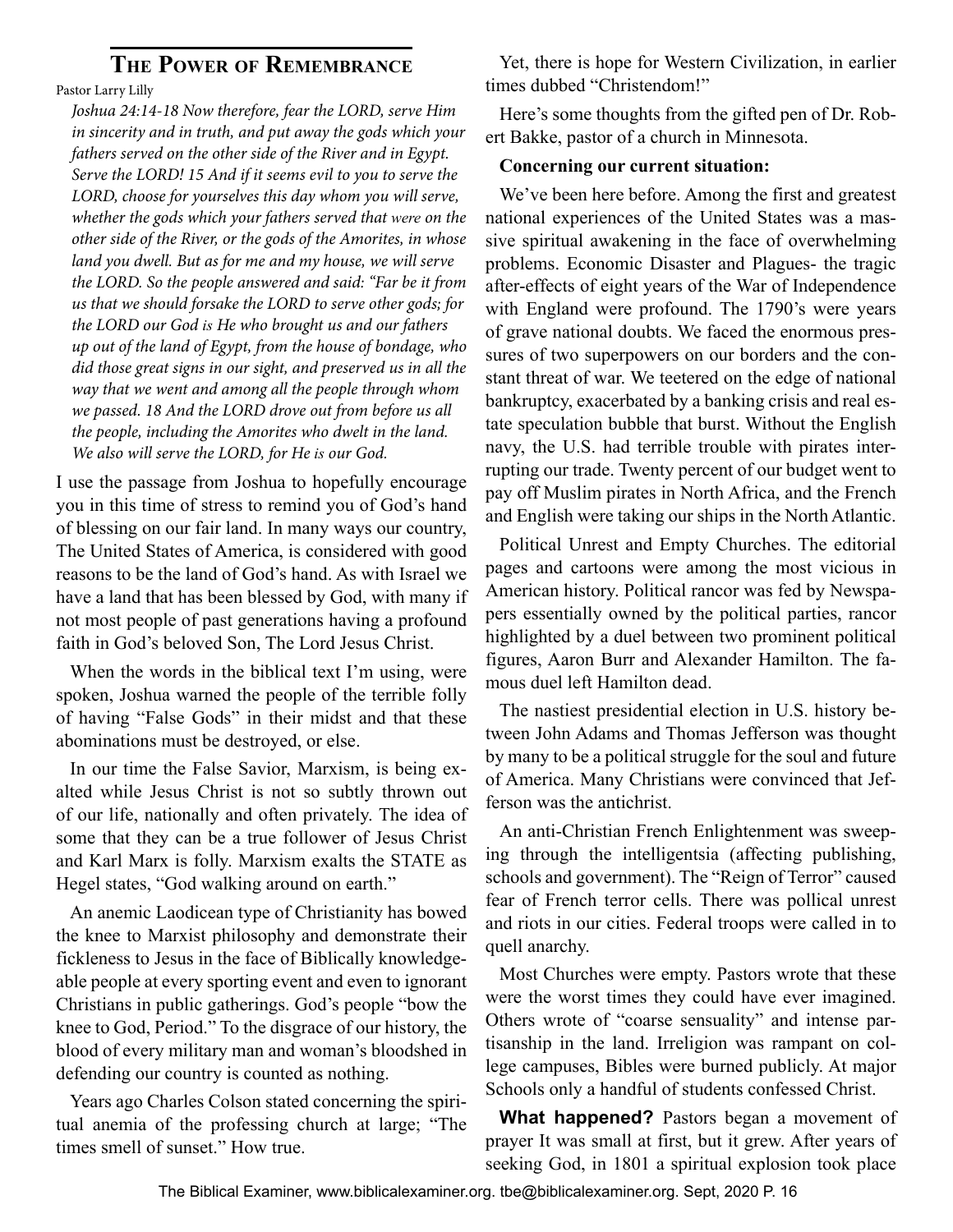<span id="page-16-0"></span>that swept our nation like a wildfire. Some say it was our nation's most important religious moment that changed the course of history.

Hundreds of Christian movements were born, and thousands of churches were founded. Modern missions exploded on the scene. Abolition was launched. Hospitals, schools, and colleges were founded. The impact on our nation and around the world was astounding. **Robert Bakke "America's Pentecost," Prayer Connect Magazine lssue#l Can Prayer Save America?**

Now, in our time, the question is NOT can prayer save America, but rather, will we fervently pray? LML

\*\*\*\*

For Tough Times Consider:

"His soul shone in the dark desperation of our prison. Bonhoeffer had always been afraid that he would not be strong enough to stand such a test but now he knew there was nothing in life of which one need ever be afraid."

Bonhoeffer demonstrated faith to others at Buchenwald.

## **Khrushchev's Message 61 years ago**

"Your children's children will live under communism, You Americans are so gullible. No, you won't accept communism outright; but we will keep feeding you small doses of socialism until you will finally wake up and find you already have Communism. We will not have to fight you; We will so weaken your economy, until you will fall like overripe fruit into our hands." "The democracy will cease to exist when you take away from those who are willing to work and give to those who would not."

## **Do you remember what Russia's Khrushchev said in 1959?**

Remember, socialism leads to Communism. So, how do you create a Socialistic State?

**There are 8 levels of control**; read the following recipe:

**1) HEALTHCARE** - Control healthcare and you control the people. **2) POVERTY** - Increase the poverty level as high as possible, poor people are easier to control and will not fight back if you are providing everything for them. **3) DEBT** - Increase the debt to an unsustainable level. That way you are able to increase taxes, and this will produce more poverty. **4) GUN CONTROL** - Remove the ability to defend themselves from the Government That way you are able to create a police state. **5) WELFARE** - Take control of every aspect (food, housing, income) of their lives because that will make them fully dependent on the government. **6) EDUCATION** - Take control of what people read and listen to and take control of what children learn in school. **7) RELIGION** - Remove the belief in God from the Government and schools because the people need to believe in ONLY the government knowing what is best for the people. **8) CLASS WARFARE** - Divide the people into the wealthy and the poor. Eliminate the middle class This will cause more discontent and it will be easier to tax the wealthy with the support of the poor.

## **A perfect parallel to what is happening right now!**  *Perilous Times and Perilous Men*

*"But know this, that in the last days perilous times* (Times of Stress) *will come: 2 For men will be lovers of themselves, lovers of money, boasters, proud, blasphemers, disobedient to parents, unthankful, unholy, 3 unloving, unforgiving, slanderers, without self-control, brutal, despisers of good, 4 traitors, headstrong, haughty, lovers of pleasure rather than lovers of God, 5 having a form of godliness but denying its power. And from such people turn away! 6 For of this sort are those who creep into households and make captives of gullible women loaded down with sins, led away by various lusts, 7 always learning and never able to come to the knowledge of the truth. 8 Now as Jannes and Jambres resisted Moses, so do these also resist the truth: men of corrupt minds, disapproved concerning the faith; 9 but they will progress no further, for their folly will be manifest to all, as theirs also was."* 2Timothy 3:1-9.

Larry Lilly's Journal, Sept 2020. [larrylilly@larrylilly.net](mailto:larrylilly@larrylilly.net)

# **Sovereignty & Responsibility**

## **The Taking of Ai, Joshua 8**

Those of us who are "Calvinists" are at times charged with ignoring man's responsibility. I must admit that I know "Calvinists" who totally ignore man's responsibility, believing that God will accomplish his purpose without any effort on man's part. They seem to use "Calvinism" to avoid human responsibility. I also know "Arminians" who totally ignore God's sovereignty, and place everything upon man, *e.g.,* "Man will not convert the world to godliness." Certainly, I must agree with that statement, for man will not, but who are we to say that God cannot convert the world to godliness through the preaching of the gospel?

Throughout Scripture, we see illustrated for us by the Spirit the proper balance between God's Sovereignty and Man's Responsibility.

The Biblical Examiner, [www.biblicalexaminer.org.](www.biblicalexaminer.org) [tbe@biblicalexaminer.org.](mailto:tbe@biblicalexaminer.org) Sept, 2020 P. 17 Though we find God's total sovereignty and man's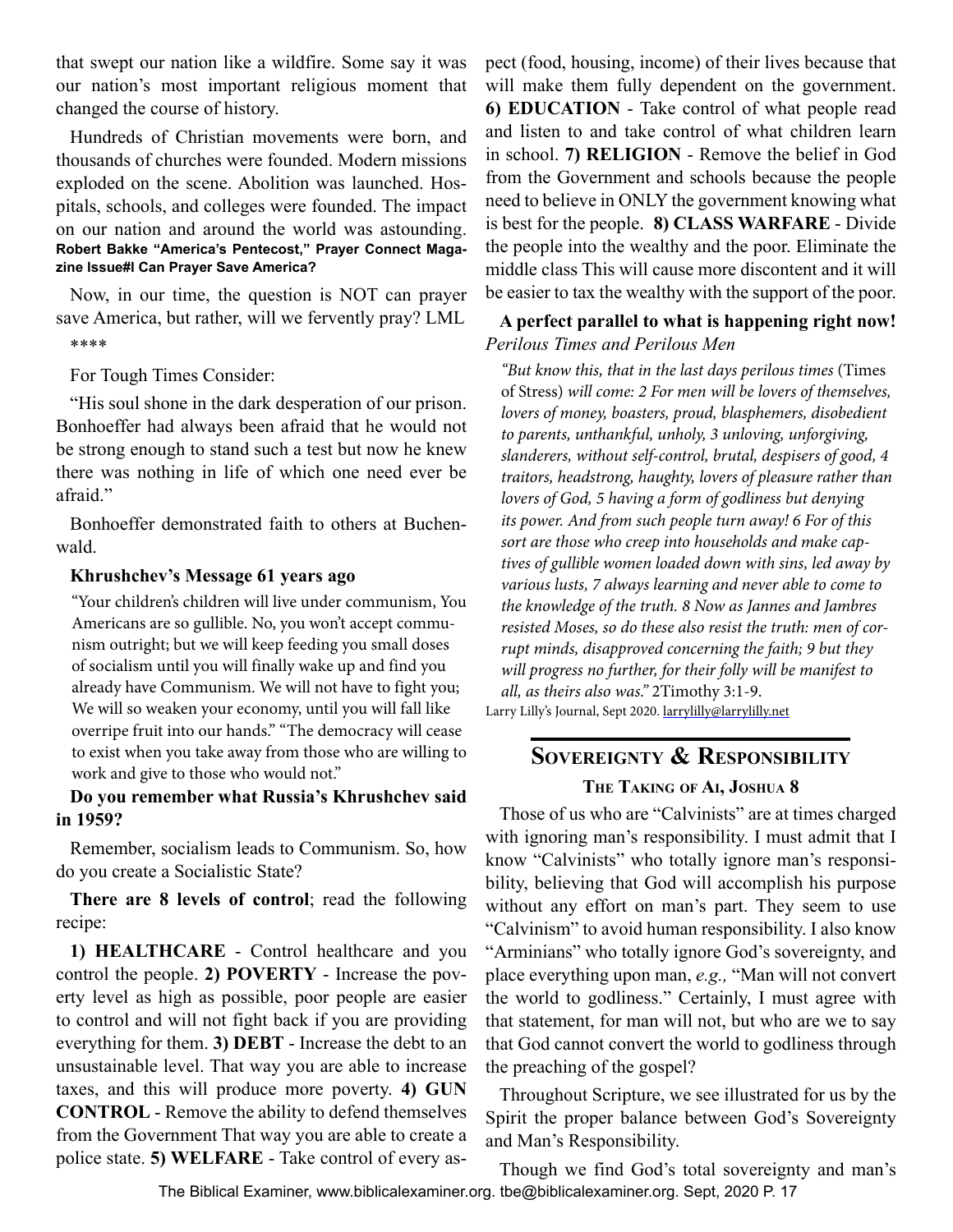responsibility taught throughout Scripture, Joshua 8 records one of the clearer views of this important and key doctrine. Here is recorded the conquest of Ai. The method of conquest was not chosen by Joshua, but by the Lord, and that method was different from what the Lord required to take the strong hold of Canaan, Jericho. This shows us that the Lord moves differently in different matters and in different people. No one can judge another according to the way the Lord works in himself. (*See* Rom. 14:4, 2 Cor. 10:12.)

Here are some points for your consideration from this chapter.

**First**, the two Testaments, like our two eyes, mutually enlighten and assist each other. Without the two working together, it is impossible to see how God works in history. Moreover, without a working knowledge of the Old Testament, we will be unable to understand our Christian responsibilities as mentioned in the New Testament, *e.g.,* Hebrews 4:11.

Both Paul and James used Old Testament illustrations to present their spiritual doctrines. (Rom. 4:3, Gal. 3:6 & Jas. 2:23—Paul proved justification by faith alone, and James proved justification by faith WILL result in obedience to the word of God.) The Old Testament gives us literal, physical examples of the spiritual truths and requirements presented in the New Testament. (*Now all these things happened unto them for ensamples: and they are written for our admonition, upon whom the ends of the world are come.* 1 Cor. 10:11.)

Those who vainly try to separate the two Testaments will not be able to properly understand God's workings in history—in the lives of nations and/or individuals nor will they understand the Christian's responsibilities to the God of History. Considering that the Old Testament illustrates man's responsibility to his Redeemer-King, we can safely say that that responsibility presented in the Old Testament is one reason fallen man is so determined to cut the Old Testament out of his Bible: Thus we cannot say, "That is Old Testament; therefore, it does not apply for us today." Pink said it like this:

Thus we see how that the principles which were to regulate Joshua and his men were the same as those which are to govern Christians in connection with their spiritual warfare. "The two Testaments, like our two eyes, mutually enlighten and assist each other" (A. Searle). They were to proceed with the utmost confidence in God, yet with entire submission to Him. They were to act faith in His sure promise, and at the same time render implicit obedience to His precept. They were to go forward fully assured that Jehovah had given Ai into their hands, nevertheless they must adhere strictly to the strategy He had specified. So, though told "the God of peace shall bruise Satan under your feet shortly" (Romans xvi, 20), we are definitely bidden to resist him steadfast in the faith (I Peter v, 9). Our confidence is "that He which hath begun a good work in us will finish it" (Phil. I, 6), nevertheless, in the very next chapter we are exhorted "work out your own salvation with fear and trembling" (verse 12). Mighty foes and powerful forces are arrayed in the fight, but the ultimate issue is not in doubt: "forasmuch as ye know that your labour is not in vain in the Lord" (I Cor. xv, 58). (Pink, *Joshua*, 215.)

**Second**, the Lord delivered Jericho by a miracle, with no effort on Israel's part except obedience; he now delivers Ai through self-discipline and hard work on the part of his people. He delivered Jericho in a way to show his people that God alone is the one who will deliver the land into their hands—they would thus realize that though they had to put hard work into the conquest, the Lord alone was the one who delivered the victories.

**Third**, God is sovereign, yet he holds man accountable for his actions. The cause of their failure to take Ai the first time was Achan's sin and Joshua's yielding to the suggestion of the spies that appealed to the natural desires: just a few men were needed to take the city. Joshua leaned to his own understanding, which resulted in defeat at Ai. Obviously, the spies also bare a great amount of the blame for the bad advice given to Joshua.

## **Good men, Bad advice**

We might mention here that good men can give bad advice; just because a man has been good in the past, does not mean his advice is good in the present. Only the word of God changes not, so all advice must be examined in the light of prayer and God's word; something Joshua failed to do.

Continually, we are confronted with the two great themes of Scripture: *God's Sovereignty & Man's Culpability***.** Thus though man failed in his responsibility at Jericho and at Ai, God's good purpose was accomplished. I cannot work it out in my own mind, so I sure cannot put it down here. However, I will give Pink's statement on v. 3:

"So Joshua arose, and all the people of war, to go up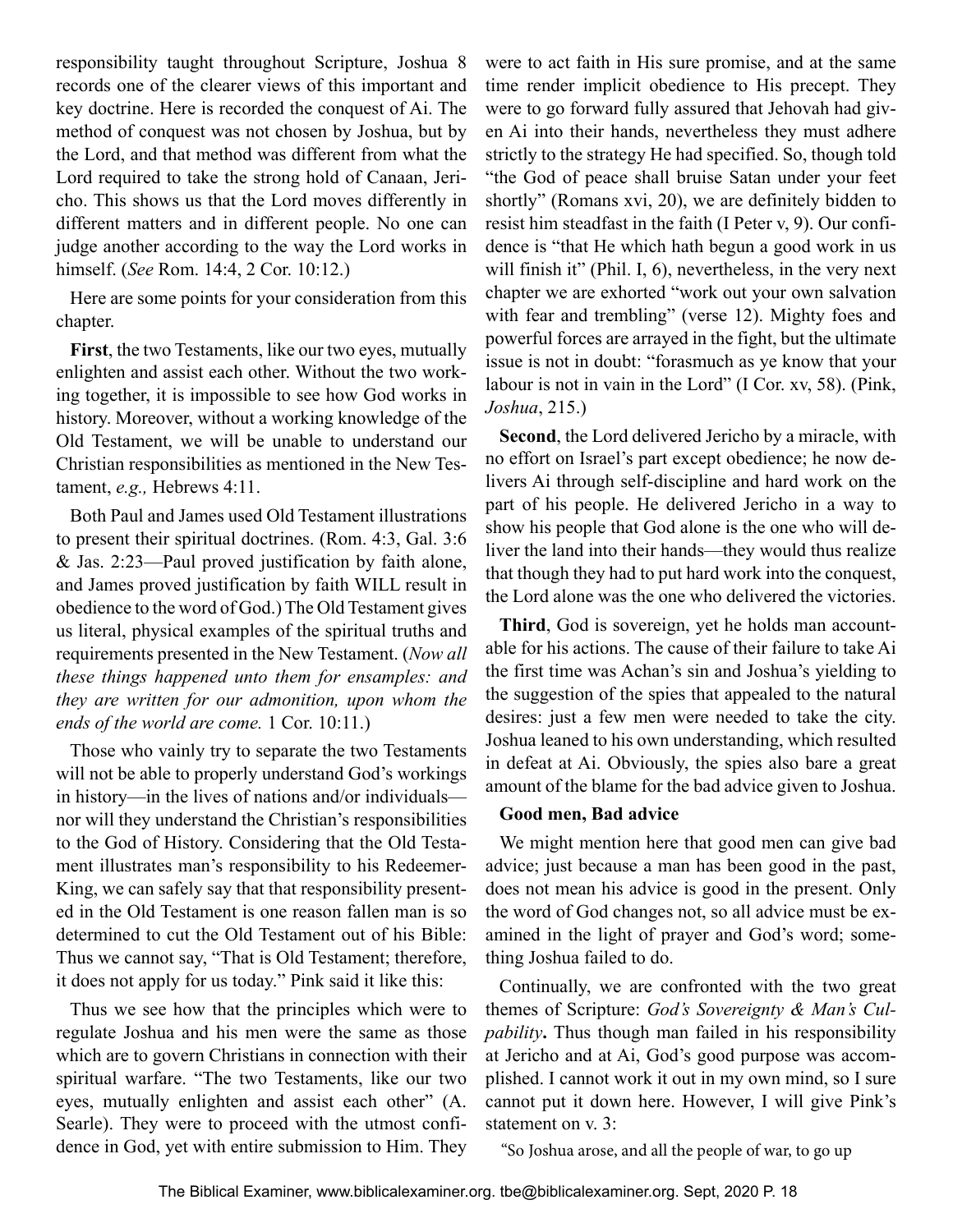against Ai." That was not only an act of obedience, but, we doubt not, should also be regarded as one of faith—in response to Jehovah's "See! I have given into thy hand the King of Ai." Should any one be disposed to ask, "But since the Lord had made such an announcement, why was it necessary for Joshua and the whole of his army to go to so much trouble?" he would betray his ignorance both of God's sovereignty and of man's accountability. God's predestination of the end does not render needless our use of means: rather does the former include the latter, and is realized by the same. When the Lord informed Hezekiah through one of His prophets that He would "add unto his days fifteen years " (Isaiah xxxviii, 5), that certainly did not imply that the king might henceforth dispense with food, drink and sleep; any more than God's assurance to Paul that there should be "no loss of life" of the ship's contingent rendered it the less imperative to abstain from recklessness and to use means for their preservation (Acts xxvii, 22-24, 31). God's gracious assurances unto His people are not designed to promote indolence, but instead to stimulate and to encourage diligence, knowing that "our labour is not in vain in the Lord " (I Cor. xv, 58).

While it be true that unless God gives the victory no efforts of ours can possibly achieve it, nevertheless it is our bounden duty to make every effort. Though the fall of Ai was certain, yet Israel were called upon to discharge their responsibility. God's promises to us are not given to induce slothfulness, but to be a spur unto obedience to His precepts. Faith is no substitute for diligent and zealous work, but is to act as the director of the same. Hope is not to absolve us from the discharge of our obligations, but is to inspire unto the performing of the same. It is because victory is sure in the end that the soldiers of Christ are called upon to fight: that assurance is to be their incentive, from which they are to draw their energy. The genuine exercise of faith has a powerful influence both upon the Christian's efforts to mortify the old man and to vivify the new. This is clear from Romans vi, 11, and what follows: we must by the reckoning of faith account ourselves legally one with the Lord Jesus Christ in His death and resurrection before we can expect any success in subduing our lusts or developing our graces (v. 13). Faith is indeed the victory "that overcometh the world" (l John v, 4), yet as the previous verse clearly shows, it is a faith which is operative in the keeping of God's commandments. (*Joshua,* 2:12.)

Though Israel had the promise of victory, they had to strictly follow the plan given by God.

**Vv. 3-7**, notice the emphasis on **human responsibility** before God's deliverance. The victory was all of the Lord, yet the overwhelming emphasis was on human responsibility, *e.g.,*

*He becometh poor that dealeth with a slack hand: but the hand of the diligent maketh rich. The blessing of the LORD, it maketh rich, and he addeth no sorrow with it.* (Pr. 10:4, 22)

Human responsibility and Divine blessing—the two are consistent; they cannot be separated.

*Except the LORD build the house, they labour in vain that build it: except the LORD keep the city, the watchman waketh but in vain.* (Ps. 127:1)

If there is no human responsibility (labour), there will be no house.

**Certainly, this writer is a "Calvinist."** However, the Scripture is clear on the fact of human responsibility to preach the gospel, for that is the means the Lord has ordained to save the elect. (1 Cor. 1:21) Human responsibility in God's plan includes evangelization, but God alone does the converting, and that converting is according to his sovereign purpose and pleasure alone (with no advice from anyone). (*See* Job 9:12, Dan. 4:35, Eph. 1:5-9, Phil. 2:13.)

I know some "Calvinists" who are as bad as some "Arminians:" The "Calvinists" totally ignore man's responsibility, and the "Arminians" totally ignore God's sovereignty. And thus both flee from their responsibilities (as clearly laid out in both the OT and NT) to preach the gospel to every creature and teach all nations to be obedient to the faith, *e.g.,* "What's the use? God will convert the world to godliness without my help," or "What's the use? No matter how much I work, the world will never be converted to godliness."

I might mention that when one man or group of men refuses to follow God's plan, he will exalt someone else or others. Old Testament Israel was cut off and replaced by a New Israel, the Israel of God, the church. (*See* Mt. 21:33-46.)

God's plan will be accomplished despite man's irresponsibility, and he will use men, even ungodly men, to accomplish his eternal plan of redemption. He is subduing and shall subdue all things under the feet of his Dear Son.

# **Personal**

There is justified concern about the Netflix streaming movie, "Cuties." Netflix is defending the film though it spotlights a "dance sequence showing underage girls gyrating provocatively..."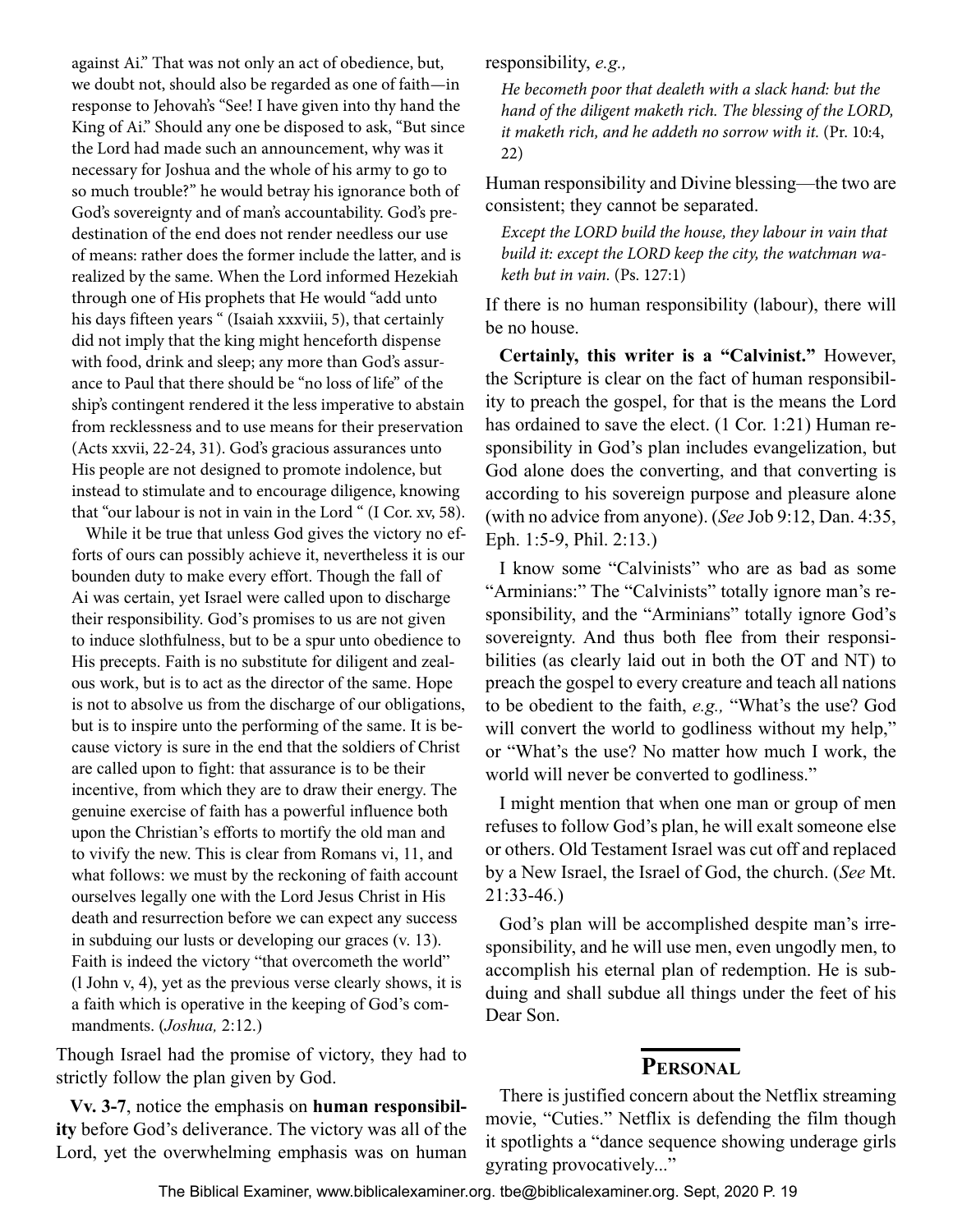<span id="page-19-0"></span>[https://www.breitbart.com/entertainment/2020/09/11/netflix-defends](https://www.breitbart.com/entertainment/2020/09/11/netflix-defends-releasing-cuties-social-commentary-against-sexualization-of-young-children/)[releasing-cuties-social-commentary-against-sexualization-of-young](https://www.breitbart.com/entertainment/2020/09/11/netflix-defends-releasing-cuties-social-commentary-against-sexualization-of-young-children/)[children/](https://www.breitbart.com/entertainment/2020/09/11/netflix-defends-releasing-cuties-social-commentary-against-sexualization-of-young-children/)

**"Grooming" young girls for Pedophilia**: Some time ago, my wife and I attended a public-school play. Each grade up to middle school had a section in the program. Part of the program had maybe  $3<sup>rd</sup>$  or  $4<sup>th</sup>$  grade girls who were dressed very skimpily, and were "gyrating provocatively" on stage. In fact, one young girl, maybe 8 or 9 years old, came out with a gold boa, and used it as would a stripper, as she "undressed" down to a swimming suit. Meanwhile, the men in the audience issued many "wolf whistles." I am sure there were many dads involved in the whistles. The spirit was so oppressive and stressful that I had to leave the performance. I would not be surprised if some of those parents signed the petition against "Cuties" while they applaud their own daughters "gyrating provocatively."

**Covid, man-made:** Chinese virologist vows to publish proof COVID-19 man-made 'The virus is not from nature'

[https://www.wnd.com/2020/09/chinese-virologist-vows-publish](https://www.wnd.com/2020/09/chinese-virologist-vows-publish-proof-covid-19-man-made/?utm_source=Email&utm_medium=wnd-newsletter&utm_campaign=dailyam&utm_content=newsletter&ats_es=76c88699640bf17c199c18ba90162de3)[proof-covid-19-man-made/?utm\\_source=Email&utm\\_medium=wnd](https://www.wnd.com/2020/09/chinese-virologist-vows-publish-proof-covid-19-man-made/?utm_source=Email&utm_medium=wnd-newsletter&utm_campaign=dailyam&utm_content=newsletter&ats_es=76c88699640bf17c199c18ba90162de3)[newsletter&utm\\_campaign=dailyam&utm\\_content=newsletter&ats\\_es=7](https://www.wnd.com/2020/09/chinese-virologist-vows-publish-proof-covid-19-man-made/?utm_source=Email&utm_medium=wnd-newsletter&utm_campaign=dailyam&utm_content=newsletter&ats_es=76c88699640bf17c199c18ba90162de3) [6c88699640bf17c199c18ba90162de3](https://www.wnd.com/2020/09/chinese-virologist-vows-publish-proof-covid-19-man-made/?utm_source=Email&utm_medium=wnd-newsletter&utm_campaign=dailyam&utm_content=newsletter&ats_es=76c88699640bf17c199c18ba90162de3)

**Online Bible.** Obviously, I use an abundance of Scripture in my writings. I have read the scriptures through enough times that though my memory has been greatly "detuned" by my heart attack and the many medications I take, a few words may come to mind about a particular subject. I am then able to search for the words, and

the scripture is there. Online Bible on my computer is a life-saver for me, and takes multitude of hours out of research.

## **Foolishness of the "Mask Mandate"**

"Dr. Martin Feeley, Clinical Director of the Dublin Midlands Hospital Group, said the restric-

tions being imposed by the government are "draconian" and the virus is "much less severe" than the average seasonal flu." "The 20th century was the American century. **Throughout the century, the business of America has been war. The 21st century will be the Chinese century. The business of China is business."** (Gerald Celente, Trendsjournal, 15 September 2020)

**CDC** "In the end, people who wish to wear masks of whatever type should feel free to do so. But mandates as favored by Democrat and RINO politicians are inappropriate and ineffective, as the CDC is now more or less admitting.

[https://www.thenewamerican.com/usnews/health-care/item/37023-the](https://www.thenewamerican.com/usnews/health-care/item/37023-the-cdc-admission-mask-effectiveness-up-in-flames?ct=t(EMAIL_CAMPAIGN_12_2_2019_15_37_COPY_01)&mc_cid=db7d5a1def&mc_eid=ac0ee9953a)[cdc-admission-mask-effectiveness-up-in-flames?ct=t\(EMAIL\\_CAM-](https://www.thenewamerican.com/usnews/health-care/item/37023-the-cdc-admission-mask-effectiveness-up-in-flames?ct=t(EMAIL_CAMPAIGN_12_2_2019_15_37_COPY_01)&mc_cid=db7d5a1def&mc_eid=ac0ee9953a)[PAIGN\\_12\\_2\\_2019\\_15\\_37\\_COPY\\_01\)&mc\\_cid=db7d5a1def&mc\\_](https://www.thenewamerican.com/usnews/health-care/item/37023-the-cdc-admission-mask-effectiveness-up-in-flames?ct=t(EMAIL_CAMPAIGN_12_2_2019_15_37_COPY_01)&mc_cid=db7d5a1def&mc_eid=ac0ee9953a) [eid=ac0ee9953a](https://www.thenewamerican.com/usnews/health-care/item/37023-the-cdc-admission-mask-effectiveness-up-in-flames?ct=t(EMAIL_CAMPAIGN_12_2_2019_15_37_COPY_01)&mc_cid=db7d5a1def&mc_eid=ac0ee9953a)

## **China in your bedroom**

Alphonso: China's Ears in Your House

Alphonso technology is built into smart TVs, including Sharp, Toshiba, Hisense, Seiki, and Skyworth.

"Other companies openly working with China include Bloomberg, ABC, MSNBC, NBC, CNN, the *Washington Post*, and the *New York Times*. When one considers China's ability to spy on us through applications such as Zoom, then the Xi Jinping's 2013 dictate that technology is a "national weapon in modern times," becomes more ominous."

[https://www.thenewamerican.com/tech/computers/item/37036](https://www.thenewamerican.com/tech/computers/item/37036-alphonso-china-s-ears-in-your-house?ct=t(EMAIL_CAMPAIGN_12_2_2019_15_37_COPY_01)&mc_cid=db7d5a1def&mc_eid=ac0ee9953a) [alphonso-china-s-ears-in-your-house?ct=t\(EMAIL\\_CAM-](https://www.thenewamerican.com/tech/computers/item/37036-alphonso-china-s-ears-in-your-house?ct=t(EMAIL_CAMPAIGN_12_2_2019_15_37_COPY_01)&mc_cid=db7d5a1def&mc_eid=ac0ee9953a)[PAIGN\\_12\\_2\\_2019\\_15\\_37\\_COPY\\_01\)&mc\\_cid=db7d5a1def&mc\\_](https://www.thenewamerican.com/tech/computers/item/37036-alphonso-china-s-ears-in-your-house?ct=t(EMAIL_CAMPAIGN_12_2_2019_15_37_COPY_01)&mc_cid=db7d5a1def&mc_eid=ac0ee9953a) [eid=ac0ee9953a](https://www.thenewamerican.com/tech/computers/item/37036-alphonso-china-s-ears-in-your-house?ct=t(EMAIL_CAMPAIGN_12_2_2019_15_37_COPY_01)&mc_cid=db7d5a1def&mc_eid=ac0ee9953a)

We commonly hear "It is no one's business what goes on in the bedroom." But China knows what goes on if you have "smart" TV there. As we build ships, China builds total control over everyone and everything through technology. BLM is China's effort to instill Marxism in the US. China is gaining control of all information, as well as all technology, even the technology that controls our "War Machine."

"We" have intentionally made China rich enough to hold the world hostage. **Example:** The V. A. provides

> my heart medication. I tried to get the normal 90 day refill, but was told by my V. A. doctor that there is such a shortage in medication they could only provide 30 days worth. Trump has complained that China controls our medical supplies, and China has threatened to withhold medicines. The NWO crowd has accomplished

what they have been working toward since WW II. The "pinchers" are starting to close, particularly with the coming demand for vaccinations. Are we ready?

## **Guns and Amo**

*"Also today:* You now have 49 days until the election, which means you'd better have your rifle ready for selfdefense, since the radical, lawless Left is going to explode with an attempted violent coup and mass murder event after the election." (9/14/20. Mike Adams also points out

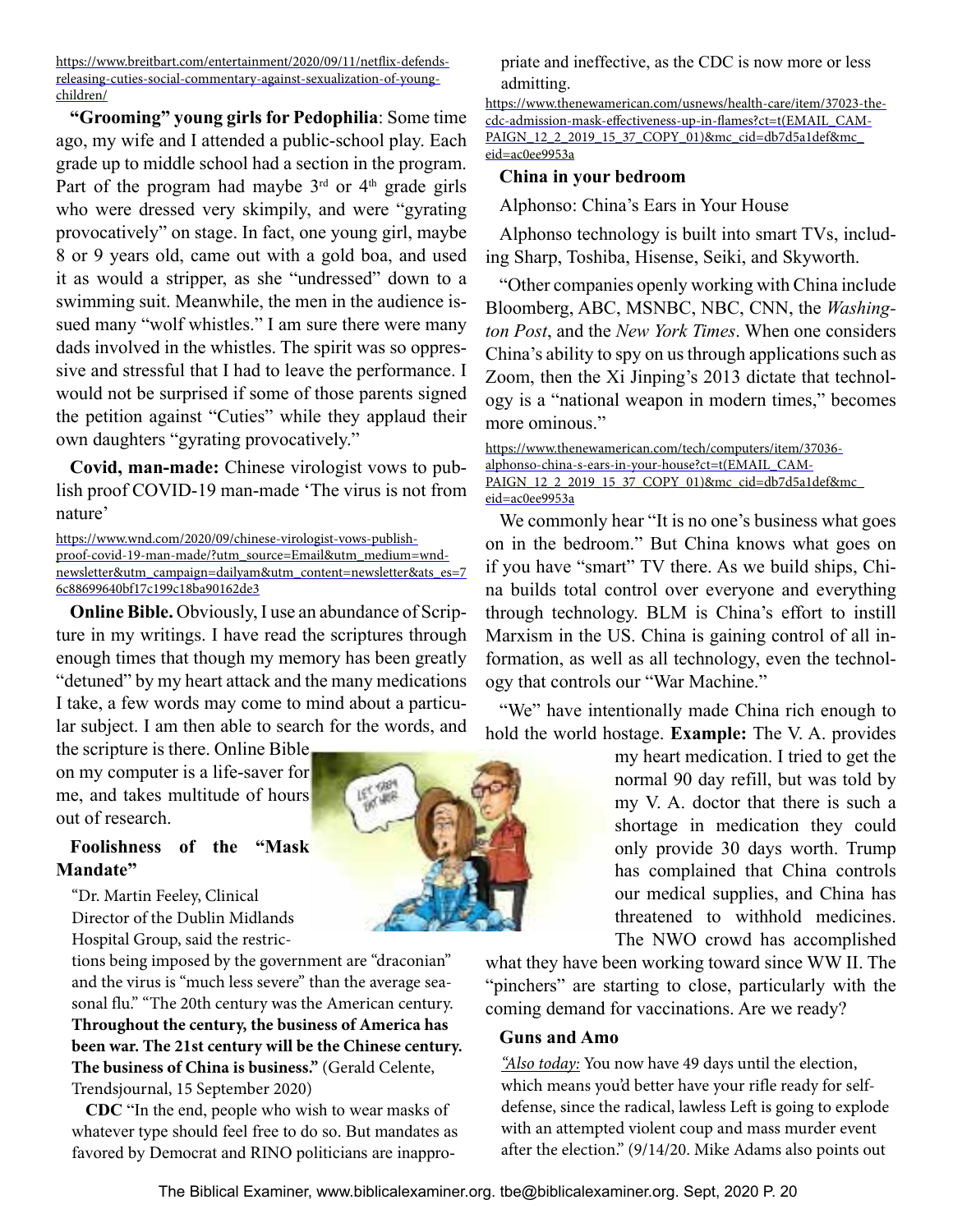<span id="page-20-0"></span>that there are multiple arrests being reported that the fires out West are set by BLM / Antifa. One arsonist in Oregon has been caught and released 4 times. Obvious conclusions any one?)

**Cancer report:** Bettie has not finished with her scans. We cannot make informed decisions until their results are in, which should be before the end of the month. Between Bettie's and my hospital appointments, we are on the road 2-3 days a week. Please pray that we will be able to get all the tests done quickly, so we can lay it all before the Lord as we make decisions.

**Videos:** As I have time, I hope to put sermons up on sermon audio and on youtube.

"We must pray for forgiveness for America's sins, or lose this nation." Mike Adams, NaturalNews.com

Nez Perce Indians

# **Inured to Hardship**

All was deathly silent in the small village of Kamiah, in what would one day be the state of Idaho. A neat white chapel testified that the Gospel of Jesus Christ had come to Idaho territory. The fir trees and silent mountains stood around the house of worship as people stood in quiet groups, talking, praying, and pointing to a little house framed with simple boards and roofed with cedar. Inside that house, a man was dying.

This man was Henry Harmon Spalding, the beloved pastor of the Nez Perce Indians. He was on his deathbed, and the people he loved were gathered around, awaiting the end. Slowly, a tall Indian rode into the clearing around the church and made his way toward the house. This was Chief Timothy, once a savage, but now a Christian. Let us follow him into the house and observe the scene.

Inside the house we find an old man propped up in a bed. His beard flows down to his chest, and his eyes are sunken and hollow. He knows eternity is near. But when his eyes see Timothy, they brighten and sparkle with the gleam of renewed vigor. Timothy was Spalding's first convert to the Gospel, and he has proven faithful. The old missionary and the old chief look at one another in silence, for there are no words to express their thoughts.

It is said, that in the final days of life, the mind rushes back to early memories. The sight of old Timothy has brought back a flood of memories to the veteran missionary. He remembered the distant village on the east side of the continent where he had been born, an illegitimate child. He remembered his own conversion to the Gospel, and the first time that he as a young man had heard about the people that lived west of the Rocky Mountains. He remembered the young lady, Eliza Hart, who had agreed to become his wife and cross an unknown continent at his side. Eliza was waiting for him in heaven, and Henry would see her soon.

As Henry continued his remembrance, he remembered the day, forty years earlier, when he and his fellow missionary, Marcus Whitman, and their wives had left all they had known to bring the Book of God to the Indians of the Northwest. He remembered his first sight of the rugged mountains, the first grizzly bear, the first hostile Indian. Many troubles had been weathered and many hardships endured in his long pilgrimage on earth.

He carried some scars in his body as well as in his soul. It is not an easy thing to be a pioneer missionary in a hostile land. But Henry had always risen to every challenge. When most of his comrades had died or gone home, Henry Spalding had stayed.

A friend who knew him well once said that he was "inured to hardship from infancy." The veteran missionary had been chased by bears, thrown by horses, hunted by savages, and distrusted by his own companions. Even his fellow-laborer, Marcus Whitman, had often misunderstood and slandered him. Working closely together on a foreign field is always hard, and differences of opinion can divide good men. The drive and zeal of Henry Spalding made him clash with anyone whom he considered as lacking zeal. Marcus Whitman sometimes viewed Henry as proud, uncompromising, and cantankerous.

But when Marcus' daughter Alice Clarissa drowned in a creek, Henry made a hard 120-mile trip through the mountains to comfort his grieving friends. Beneath his rough beard, sunburned face, and fiery eyes there was a soft heart. Henry mingled his tears with those of Marcus and Narcissa as he preached the funeral of the little girl from the tender text, "Is it well with the child? It is well" (II Kings 4:26).

So firm was his love to the Whitmans that Spalding entrusted his own eldest daughter to their care, and the girl had been with the Whitmans on the fateful day of their martyrdom at the hands of the Cayuse in November of 1847.

Henry and his wife Eliza were threatened with death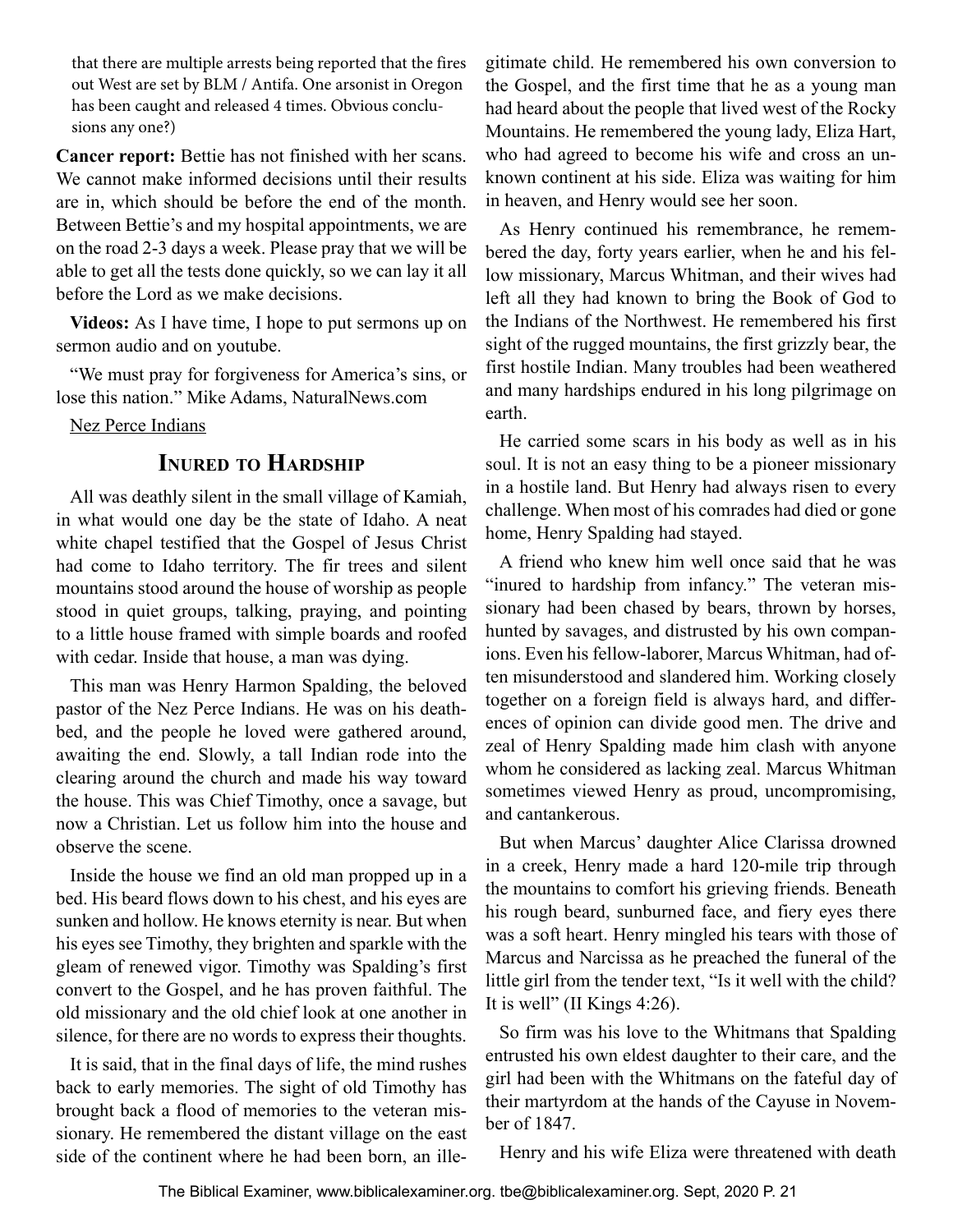numerous times, but the Lord had delivered them to carry on the work. Their own mission compound, called Lapwai, was protected by converted natives like Chief Timothy who would not let hostile hands touch their beloved teacher.

While Marcus and Narcissa Whitman went to an early martyrdom and reward, the Spaldings were left on earth to continue the task of taming the west with the Bible and the hoe. After losing his beloved wife Eliza in 1852, Henry continued, "steadfast, unmoveable, always abounding in the work of the Lord" (I Corinthians 15:58). Over his long and faithful ministry in the Northwest, he lived to personally baptize over 1,000 converts. His ministry extended beyond the Nez Perce tribe to embrace the neighboring tribes of the Cayuse, the Spokane, the Walla Walla, the Yakima, and the Couer d'Alene.

Henry had lived to see the wilderness of Oregon reach the status of statehood. By the time of his death, the transcontinental railroad had been laid. The mountains over which he had once walked on foot beside a mule were now crossed by trains. On his last trip east in 1871, the old missionary had gazed in wonder as the landscape slid past the window of his comfortable railcar. On this trip to the east, the old missionary was hailed by large crowds wherever he went. He was welcomed by august bodies of statesmen and stood before the U. S. Senate as well as the General Assembly of the Presbyterian Church. He always preached to crowded churches, telling the people the fascinating story of the mission work in the Northwest and the blood of martyrs that had hallowed that ground. Spalding pled that the work was not over, and that the west could not be won with the railroad, barbed wire, and the Winchester rifle, but that the Gospel of Jesus Christ, and that alone, could tame the wild frontier. The U. S. Senate applauded his efforts and all the famous newspapers sang the praises of the old missionary.

But Henry Spalding would not bask in personal glory. He set his face toward the western sun and returned to his old station at Lapwai, wanting to die at his post of duty. Indeed, his last years were some of his most fruitful, as he began to train a host of young Nez Perce pastors and teachers who would continue his work.

Even at the age of 70, old Spalding worked as hard as ever. That year, he travelled more than 1,500 miles on horseback. He lived with the Indians, slept on the hard ground, ate their food, and taught them the Book of God. He gave the Nez Perce a written language and translated large portions of Scripture for his beloved people. He also taught them to sing, and Henry loved nothing better than to sit in that white frame church and hear the sweet songs of Zion being sung by his converts.

Gentle singing now called the old man out of his memories. The loved ones about his bed were singing a favorite hymn, a hymn loved by his wife Eliza, now awaiting him in glory, "The delightful day will come, When my dear Lord will bring me home, And I shall see his face."

Near Henry was his well-worn Bible and his journal. The last entry of that journal was written with a shaky hand, telling of the baptism of several natives from the Umatilla tribe. Interestingly, the final two natives, a warrior and his wife, who were baptized by Spalding took the Christian names Marcus and Narcissa Whitman. Under this baptismal record, the final words of Henry's journal were these, "Bless the Lord, oh my soul."

Over the dying missionary, Chief Timothy stood reverently, his dark cheeks wet with tears. He had joined in the singing, and now he opened his copy of the Gospel of Matthew, translated by Henry into the Nez Perce language, and offered his pastor a few words of comfort from the Book of Books. The old chief then joined his hand with the hand of the old missionary and gave his teacher these final words of parting:

"You are my great interpreter. You was sent by God to me and to this people, to teach us life, the Word of God. You are going first. God only is good and great. Jesus alone gives life. Now don't be concerned. I will never turn back. My wife will never turn back. This people will never turn back."

With these words echoing in his heart, Henry Harmon Spalding finished his earthly pilgrimage and entered the eternal rest that is reserved for the people of God. He was buried at Lapwai, his old mission station, under a grove of trees, and his grave is carefully maintained by a grateful people to this very day. He had committed the truth to faithful men, men who would teach others also.

The churches that Henry Spalding started still stand today, and there are Nez Perce pastors alive and preaching today in the Northwest who gratefully trace their heritage to his influence. Nez Perce National Park now marks the place where Henry Harmon Spalding lived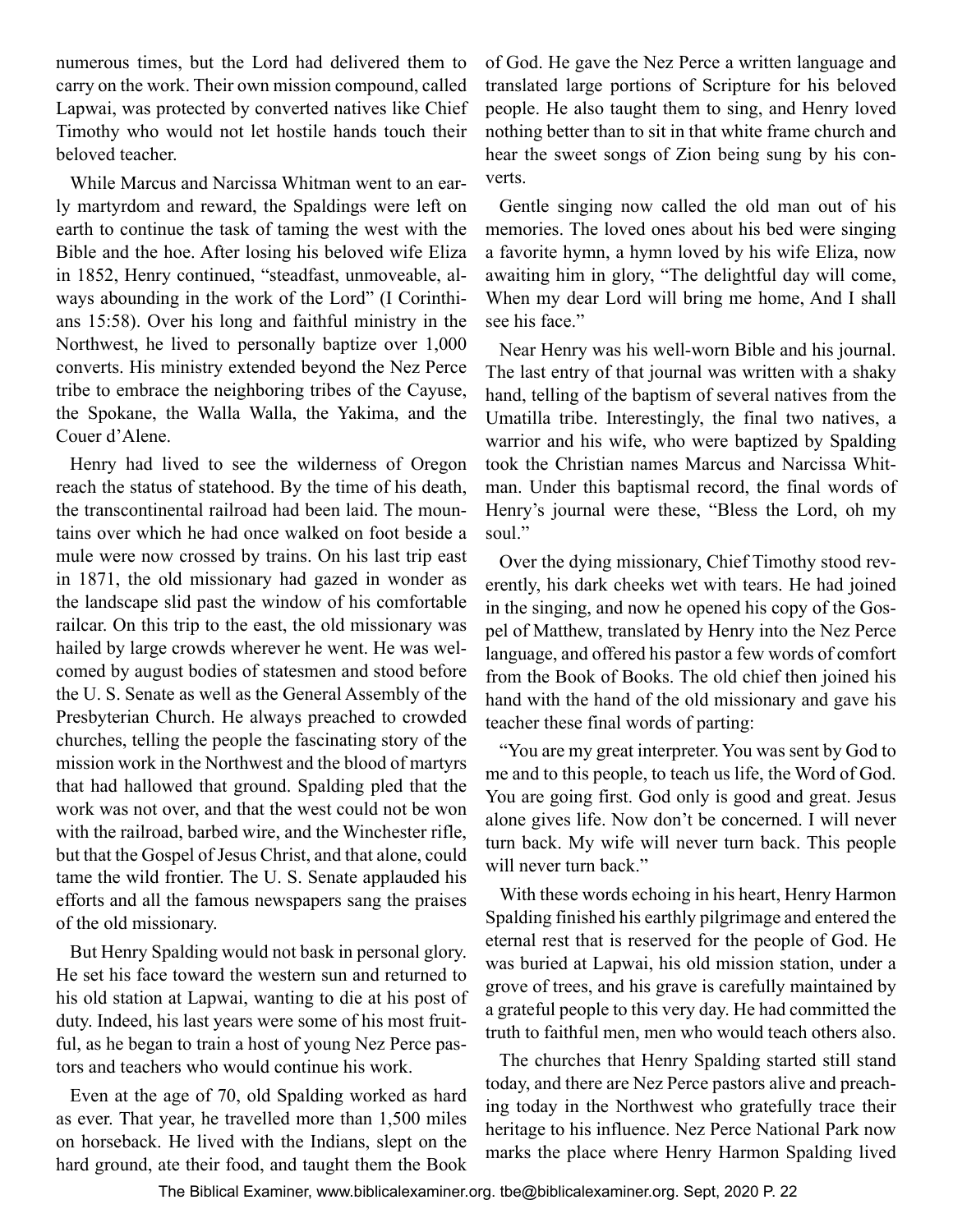<span id="page-22-0"></span>and labored.

"Blessed are the dead which die in the Lord from henceforth: Yea, saith the Spirit, that they may rest from their labors; and their works do follow them" (Revelation 14:13).

—Drawn from Henry Harmon Spalding by Clifford Drury and Marcus and Narcissa Whitman and the Opening of Old Oregon also by Clifford Drury.

John Huffman: Mighty Man Herald. cbcbelleville@gmail.com All articals by Bro Need unless otherwise noted

# **QAnon**

## *(See Editor's comment at the end.)*

**What is QAnon**, the conspiracy theory group showing up to Trump rallies?

In 2018, as President Trump traveled across the country, spectators have been spotted holding up giant cutouts of the letter Q and wearing T-shirts with the hashtag, #WeAreQ.

## **So who are they?**

Under the radar until now, they are members of the fringe, right-wing group QAnon that believes in massive conspiracies in the media and the so-called "deep state" to take down Trump.

The group "is just hitting the right audience at the right time given the right circumstance," Joseph Uscinski, a University of Miami professor who co-authored the book "American Conspiracy Theories," told The Associated Press. He said the topics appeal to many who are already inclined to believe conspiracy theories.

Read on for a look at what QAnon is, and why it's been in the news lately.

## **What does the group believe?**

There are several conspiracy theories this group has latched on to, especially the belief there is a network of people, including in the U.S. government, that wants to take down Trump and his administration, according to The New York Times.

With the outbreak of the Coronavirus, QAnon followers have begun to spread false "treatments" for the virus. Furthermore, the group have accused liberal billionaire George Soros of rigging the Iowa Democratic caucuses following its flawed outcome.

A previous theory, according to NPR, held that Special Counsel Robert Mueller was not actually investigating allegations of Russian interference and collusion in the 2016 election. Rather, the former FBI director

looked into prominent Democrats — including former President Barack Obama and Hillary Clinton, Trump's 2016 opponent — and their relationship with Russia or potential connections to a massive (unsubstantiated) pedophile ring.

Another belief is the military asked Trump to run for president in order to deal with the nefarious group of people in government, according to NPR.

The group also has its own lingo. Aside from calling the leader simply "Q," they refer to those who attempt to debunk the group and its theories as "clowns," and those who follow along as "bakers."

## **How did it get started?**

According to The Associated Press, an anonymous person posted on the online messaging website 4chan in October 2017 claiming to have a high-level government security clearance — a "Q clearance," to be exact — and discussed Trump, Obama, Clinton, political donor George Soros and others. The message was titled, "The Calm Before the Storm," which many believe to be a reference to a meeting Trump had with military leaders earlier that month when he used the same phrase.

The poster, "Q," leaves what are called "breadcrumbs," or clues for followers to decipher to figure out the conspiracy theories.

It's unclear who "Q" actually is, and if he or she is just one person or a group.

## **Why have they made headlines?**

People holding signs or wearing apparel referencing QAnon started showing up at Trump rallies and other political events in early 2018.

A group marched to the Department of Justice in protest in April 2018. And a 30-year-old man was arrested for alleged terrorist acts, among other things, after he blocked a highway near the Hoover Dam with his armored truck, calling for the release of a Justice Department report pertaining to Clinton's email server, WTVR reported. The man involved in that June incident is believed to have been associated with QAnon.

Roseanne Barr, the embattled actress whose namesake show was canceled this year after she tweeted racist sentiments about a former Obama administration official, has also apparently retweeted messages from its Twitter account and asked to make contact with the leader.